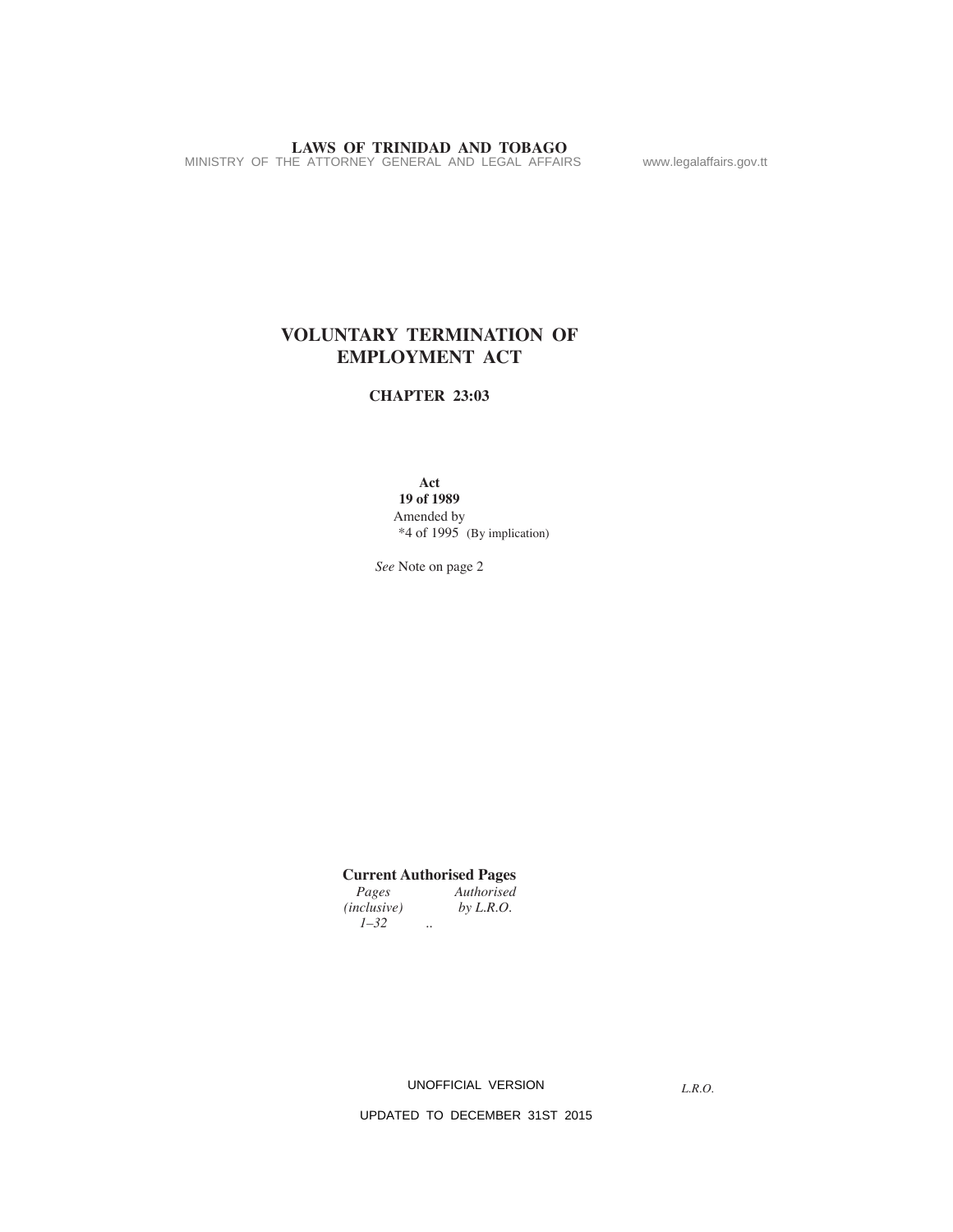|  | <b>Chap. 23:03</b> | <i>Voluntary Termination of Employment</i>         |                         |
|--|--------------------|----------------------------------------------------|-------------------------|
|  |                    | MINISTRY OF THE ATTORNEY GENERAL AND LEGAL AFFAIRS | www.legalaffairs.gov.tt |

# **Index of Subsidiary Legislation**

|                                                                     |          |          |          |          |          | Page          |
|---------------------------------------------------------------------|----------|----------|----------|----------|----------|---------------|
| Voluntary Termination of Employment Regulations (LN 95/1989)        |          |          |          |          | $\cdots$ |               |
| Delegation of Functions (Voluntary Termination of Employment) Order |          |          |          |          |          |               |
| (LN 143/1989)                                                       | $\cdots$ | $\cdots$ | $\cdots$ | $\cdots$ | $\cdots$ | $\mathcal{R}$ |

# **Note on Act No. 4 of 1995**

Section 13 of Act No. 4 of 1995 provides as follows:

**13.** With respect to those persons who were separated from the T.D.A. under the Voluntary Termination of Employment Act, 1989 and to whom a deferred pension is due, the pension shall be paid by the Comptroller of Accounts in accordance with the terms of that Act.". "Payments of deferred liabilities.

UNOFFICIAL VERSION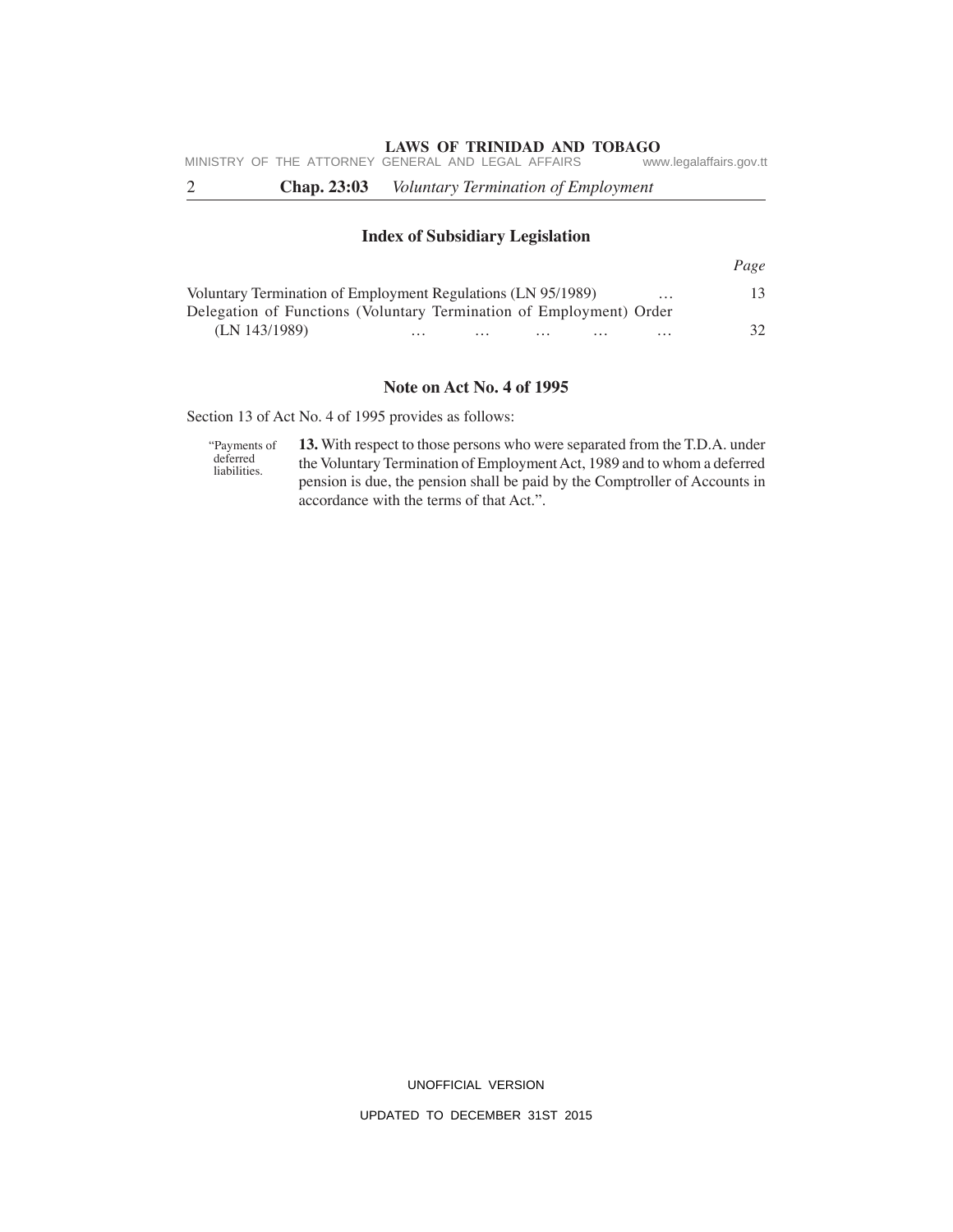MINISTRY OF THE ATTORNEY GENERAL AND LEGAL AFFAIRS www.legalaffairs.gov.tt

*Voluntary Termination of Employment* **Chap. 23:03** 3

# **CHAPTER 23:03**

# **VOLUNTARY TERMINATION OF EMPLOYMENT ACT**

# ARRANGEMENT OF SECTIONS

#### **SECTION**

- 1. Short title.
- 2. Interpretation.
- 3. Eligible persons.
- 4. Application to terminate service.
- 5. Approval.
- 6. Delegation.
- 7. Benefits.
- 8. Payment of benefits.
- 9. Deferred pensions.
- 10. Extended meaning of "service".
- 11. Re-employment.
- 12. Amendment of First Schedule.
- 13. Regulations.

# **FIRST SCHEDULE. SECOND SCHEDULE.**

UNOFFICIAL VERSION

*L.R.O.*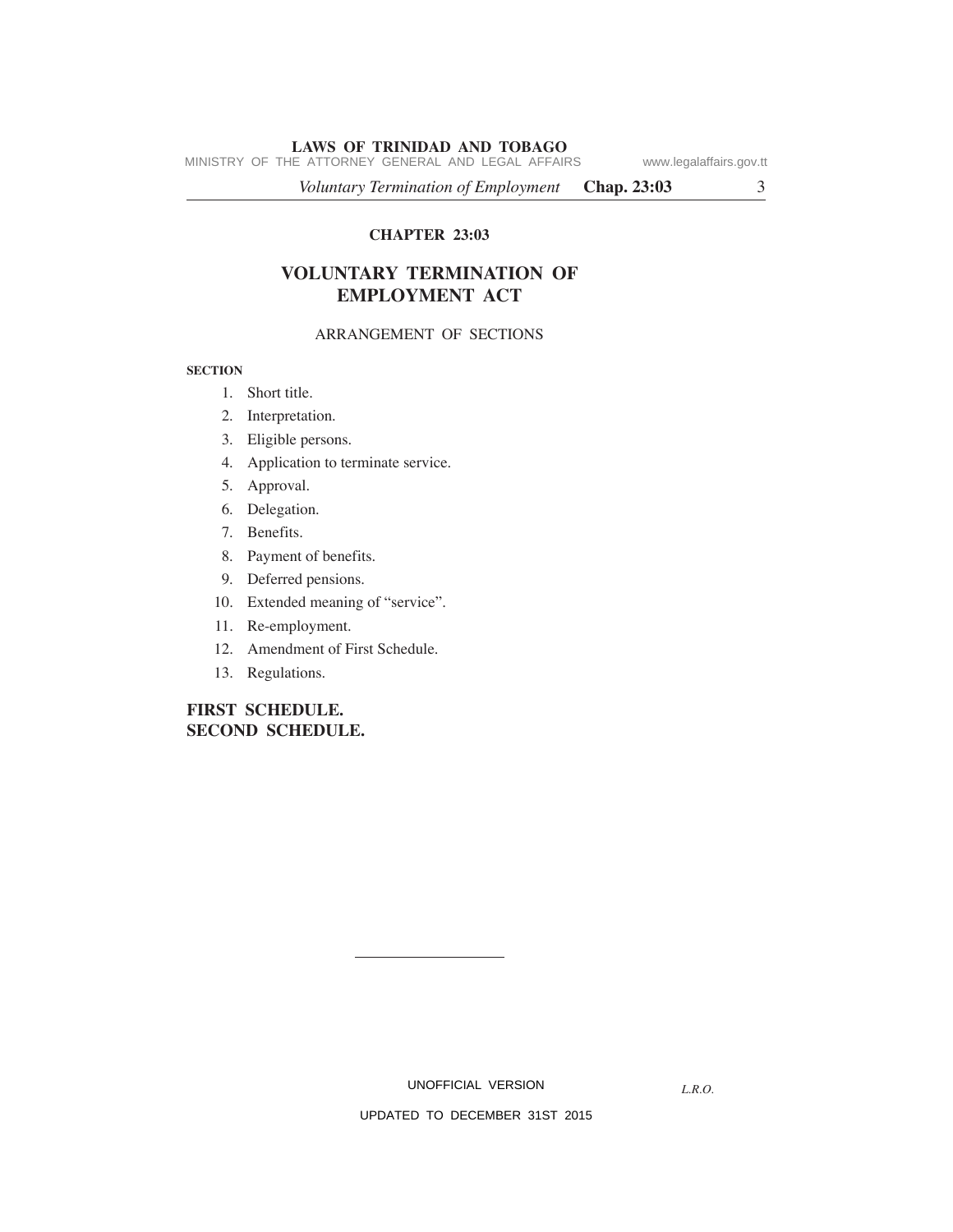**LAWS OF TRINIDAD AND TOBAGO**<br>GENERAL AND LEGAL AFFAIRS www.legalaffairs.gov.tt MINISTRY OF THE ATTORNEY GENERAL AND LEGAL AFFAIRS

4 **Chap. 23:03** *Voluntary Termination of Employment*

# **CHAPTER 23:03**

# **VOLUNTARY TERMINATION OF EMPLOYMENT ACT**

# **An Act to provide for the early termination of their service by certain persons employed in offices of a public nature, for the benefits to which those persons thereupon become entitled and for related purposes.** 19 of 1989.

| Commencement.   | [ $2ND$ JUNE 1989]                                                                                                                                                         |  |  |  |
|-----------------|----------------------------------------------------------------------------------------------------------------------------------------------------------------------------|--|--|--|
| Short title.    | 1. This Act may be cited as the Voluntary Termination of<br>Employment Act.                                                                                                |  |  |  |
| Interpretation. | 2. (1) In this Act—                                                                                                                                                        |  |  |  |
| Ch. 23:01.      | "Civil Service" means the Civil Service of Trinidad and Tobago<br>established by section 3 of the Civil Service Act;                                                       |  |  |  |
|                 | "deferred pension" means a pension payable in accordance with<br>section $9(1)$ ;                                                                                          |  |  |  |
|                 | "eligible person" means a person who, in accordance with<br>section $3(1)$ or (2), is eligible to make an application under<br>this Act:                                   |  |  |  |
|                 | "Minister" means the Minister responsible for the subject of<br>Finance:                                                                                                   |  |  |  |
| Ch. 25:05.      | "Municipal Corporation" means a corporation referred to in<br>section 2 of the Municipal Corporations (Pensions) Act;                                                      |  |  |  |
|                 | "non-pensionable temporary employee" means a person who-<br>(a) holds an appointment to a temporary post that is<br>not pensionable under a pension Act;                   |  |  |  |
|                 | $(b)$ holds a temporary appointment to a post that is<br>pensionable under a pension Act, but has not<br>satisfied all the requirements for appointment to<br>the post; or |  |  |  |
|                 | $(c)$ is temporarily appointed to act in a post that is<br>pensionable under a pension Act but that is<br>substantively held by another person;                            |  |  |  |
|                 | UNOFFICIAL VERSION                                                                                                                                                         |  |  |  |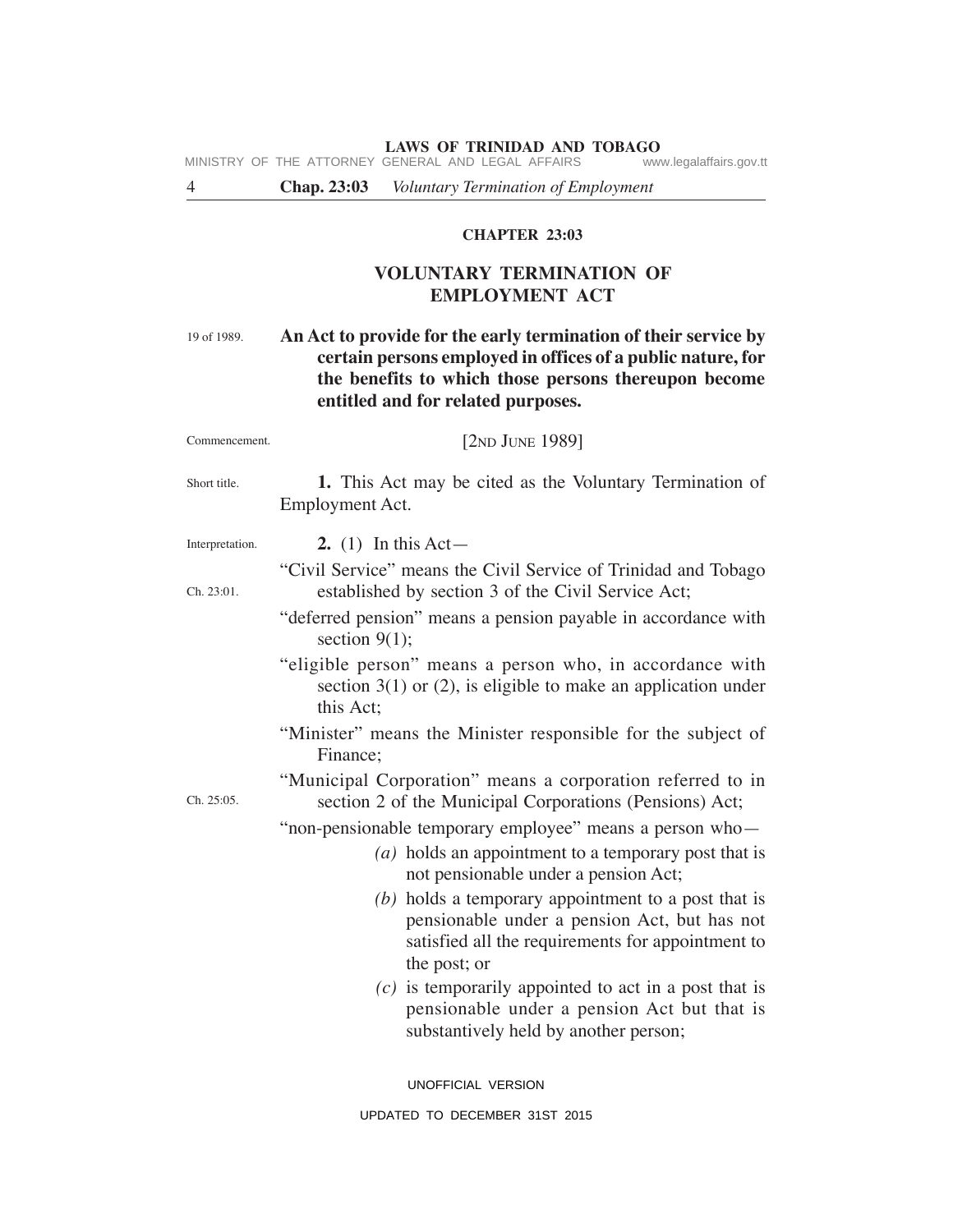*Voluntary Termination of Employment* **Chap. 23:03** 5

"pension Act" means an Act referred to in the First Schedule First Schedule. and includes any regulation or other statutory instrument made thereunder; "relevant pension Act" in relation to an eligible person means— *(a)* the pension Act by reference to which that person is an eligible person; or *(b)* in the case of an eligible person who holds an appointment to a temporary post that is not pensionable, the pension Act under which the post could most appropriately be made pensionable if it were a permanent post; "service" means service that is taken into account for the purpose of determining whether a person may be granted a pension or gratuity under a pension Act or determining the amount of any such pension or gratuity; "statutory board" has the meaning given to that expression by section 2(2) of the Pensions Extension Act; "the Teaching Service" is comprised of the Teaching Service within the meaning of the Education Act, teaching service Ch. 39:01. within the meaning of the Teachers' Pensions Act, and the Ch. 39:02. teaching service within the meaning of the Assisted Ch. 39:03. Secondary School Teachers' Pensions Act; "Tobago House of Assembly" means the Tobago House of Assembly established by section 3 of the Tobago House of Ch. 25:03. Assembly Act. (2) Expressions not otherwise defined that are used in the pension Act that is relevant in the case concerned have, in this Act, the same meanings as they have in that pension Act. **3.** (1) Subject to subsection (3), a person who, if this Act Eligible persons. were not in force— *(a)* could be granted a pension or gratuity, or *(b)* could, but for his age or his length of service, be granted a pension or gratuity, under a pension Act if he were to voluntarily terminate his service is eligible to make an application under this Act. Ch. 23:53.

UNOFFICIAL VERSION

*L.R.O.*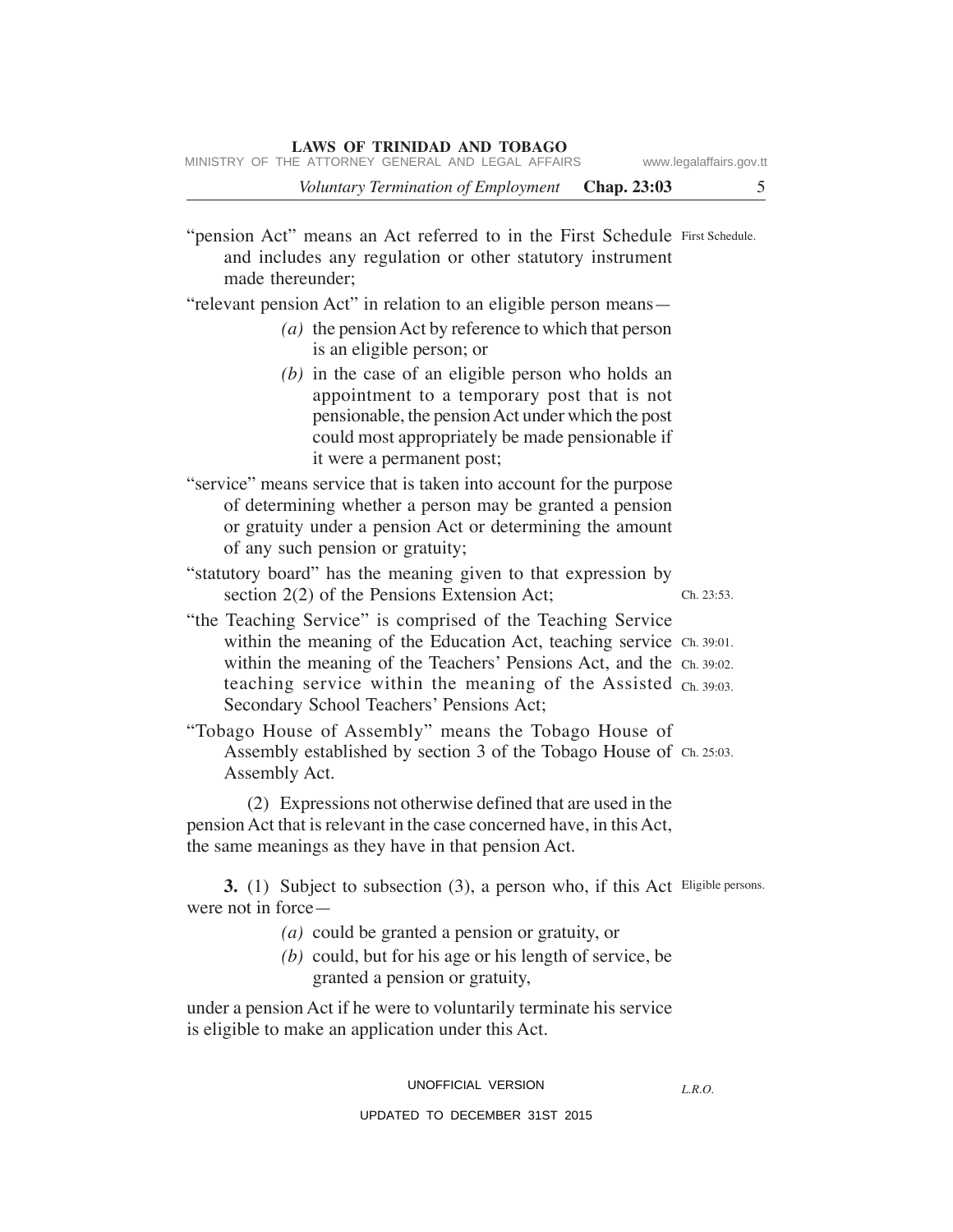MINISTRY OF THE ATTORNEY GENERAL AND LEGAL AFFAIRS

6 **Chap. 23:03** *Voluntary Termination of Employment*

(2) Subject to subsection (3), a non-pensionable temporary employee who has at least one year's unbroken service is eligible to make an application under this Act.

(3) A person is not eligible to make an application under this Act unless he is an officer or employee in the Civil Service or the Teaching Service (irrespective of whether he is in the service of the Government of Trinidad and Tobago or of the Tobago House of Assembly) or he is a monthly-paid officer or employee in the service of a Municipal Corporation or a statutory board.

Application to terminate service.

**4.** (1) An eligible person may apply, in accordance with subsection (2), to voluntarily terminate his service and receive the benefits provided for by this Act in respect of that termination.

(2) An application is in accordance with this subsection if it is made to the Minister, in the prescribed form and otherwise in accordance with the Regulations, within three years from the commencement of this Act, and specifies the time from which the termination is sought to be effective.

Approval.

**5.** (1) Subject to subsection (4), the Minister may, upon application being made to him in accordance with section 4(2), approve of the applicant voluntarily terminating his service in accordance with the application.

(2) In deciding whether to approve an application under this Act, the Minister shall have regard to—

- *(a)* the operational requirements of the service, organisation, department, Ministry, corporation or statutory board which, or in which, the applicant serves;
- *(b)* the needs of the public;
- *(c)* the availability of the skill or expertise of the applicant, or of any related skill or expertise; and
- *(d)* the effect that the termination of the service of the applicant might have on the efficiency,

UNOFFICIAL VERSION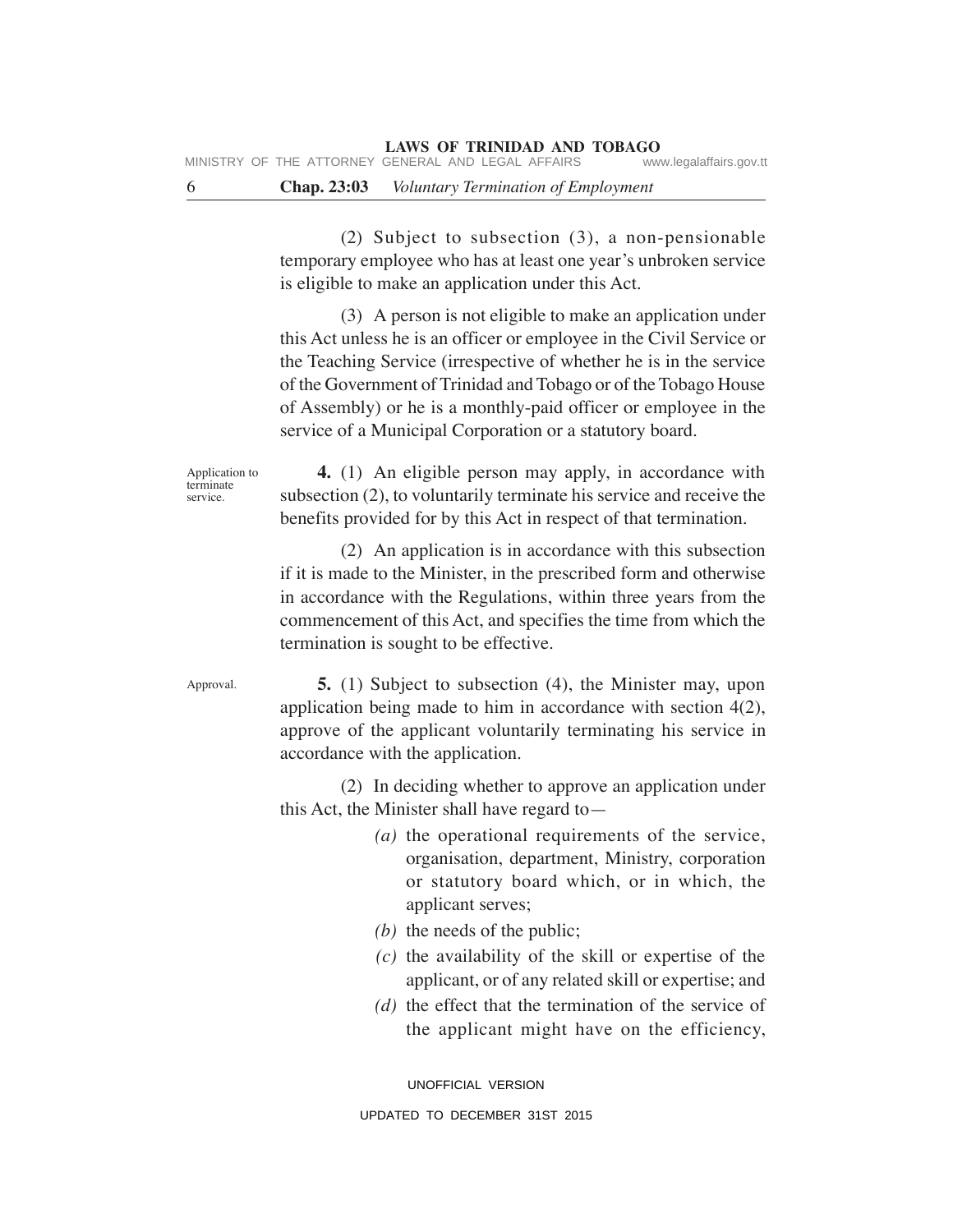economy or overall productivity of the service, organisation, department, Ministry, corporation or statutory board which, or in which, the applicant serves.

(3) Where the Minister declines to approve an application, he may, with the consent of the applicant, subsequently approve of the applicant voluntarily terminating his service, with effect from the time sought in the application or any other time acceptable to the applicant, without any further application being required under this Act and notwithstanding that the time within which such an application could be made has passed.

- (4) Approval shall not be given under this Act—
	- *(a)* for the service of a person to terminate with effect from a time that is before the person has exhausted any entitlement to paid leave, other than sick leave, that he is eligible to take;
	- *(b)* unless the person has made arrangements satisfactory to the State for the discharge of any outstanding debts, liabilities, or obligations to the State (including an obligation under an agreement entered into under any written law, to serve for a particular period).

(5) Where the Minister approves under this section of the termination of a person's service, the service of that person terminates under this Act, notwithstanding any other law, with effect from the time approved, unless by death or otherwise the service of that person terminates before the time approved for the termination of service under this Act.

*L.R.O.*

**6.** Without otherwise affecting the application of the Delegation. Interpretation Act, sections 52 and 53 of that Act shall apply in Ch. 3:01. relation to the delegation by the Minister of his functions under this Act as if references in those sections to "public officer" included a reference to any officer of a Municipal Corporation or a statutory board.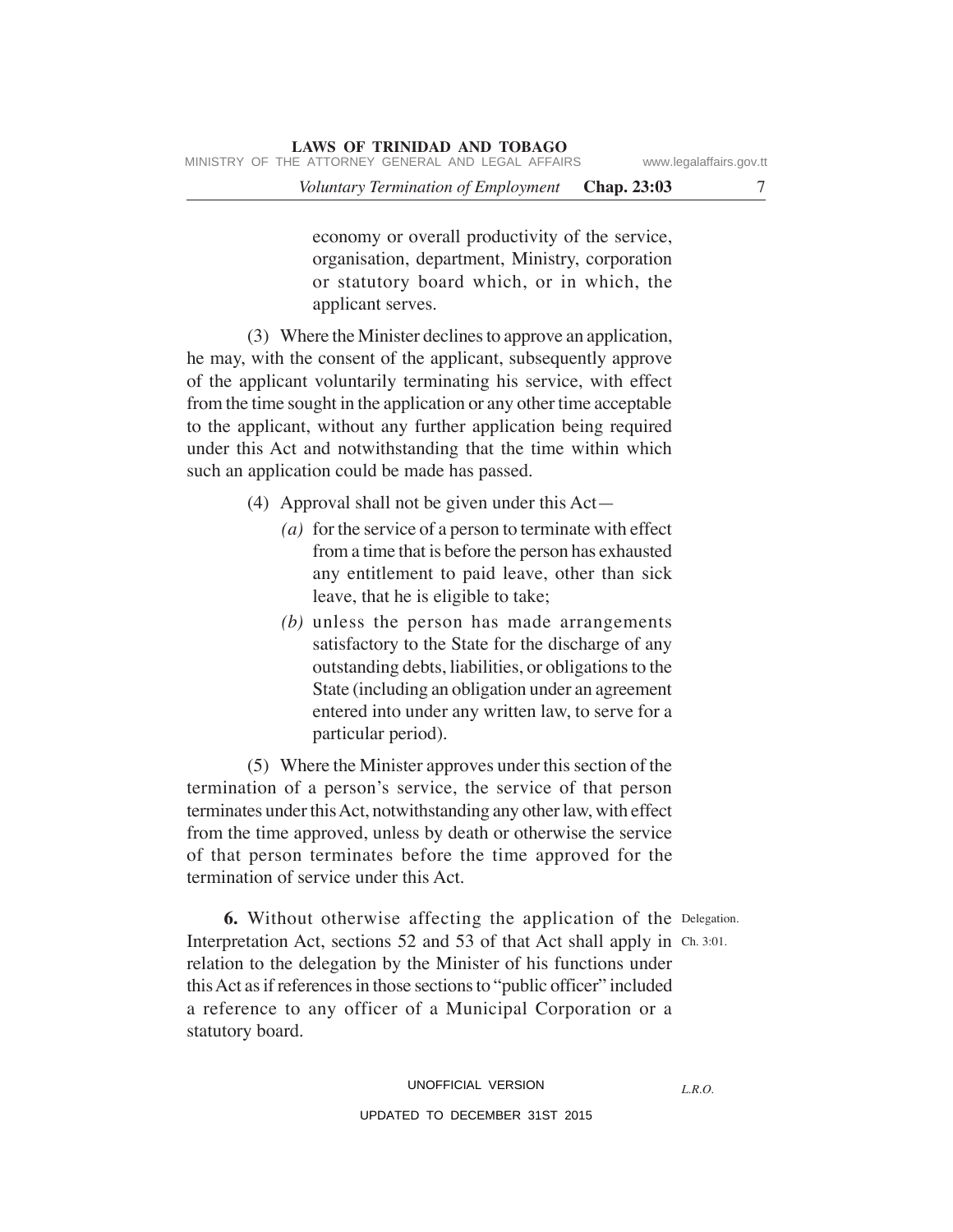# **LAWS OF TRINIDAD AND TOBAGO**<br>GENERAL AND LEGAL AFFAIRS www.legalaffairs.gov.tt

MINISTRY OF THE ATTORNEY GENERAL AND LEGAL AFFAIRS

# 8 **Chap. 23:03** *Voluntary Termination of Employment*

Benefits.

Second Schedule.

**7.** (1) Where the service of a person terminates under this Act, the relevant pension Act shall be taken to provide for the entitlements prescribed in the Second Schedule to this Act and the relevant pension Act shall apply accordingly to the entitlements so arising under that Act but, except as provided by subsection (2), the rights of a person under the relevant pension Act are not otherwise affected.

(2) Where the service of a person terminates under this Act and that person or another person could have been granted any pension or gratuity under the relevant pension Act if the service had been voluntarily terminated other than under this Act with effect from the same time, the entitlements prescribed in the Second Schedule are in lieu of any pension or gratuity under the relevant pension Act that is correspondingly referred to in the Second Schedule.

**8.** (1) Payment of any pension or gratuity to which a person is entitled by reason of this Act shall be made in cash.

(2) A gratuity to which a person becomes entitled by reason of this Act is payable upon the service of that person terminating but where the amount of the gratuity remaining after deducting the income tax, if any, payable under section 5(6) of the Income Tax Act exceeds twenty thousand dollars, the amount shall be satisfied by paying—

- *(a)* within three months after the service of that person terminating—
	- (i) an amount equal to forty per cent of the amount of the gratuity remaining after the deduction of income tax, if any; or
	- (ii) an amount of twenty thousand dollars,
	- whichever is greater; and
- *(b)* on the anniversary date of the termination of that service in each year thereafter until the amount has been fully satisfied—
	- (i) an amount equal to one-third of the balance remaining after the payment of the amount referred to in paragraph *(a)*; or

UNOFFICIAL VERSION

Second Schedule.

Payment of benefits.

Ch. 75:01.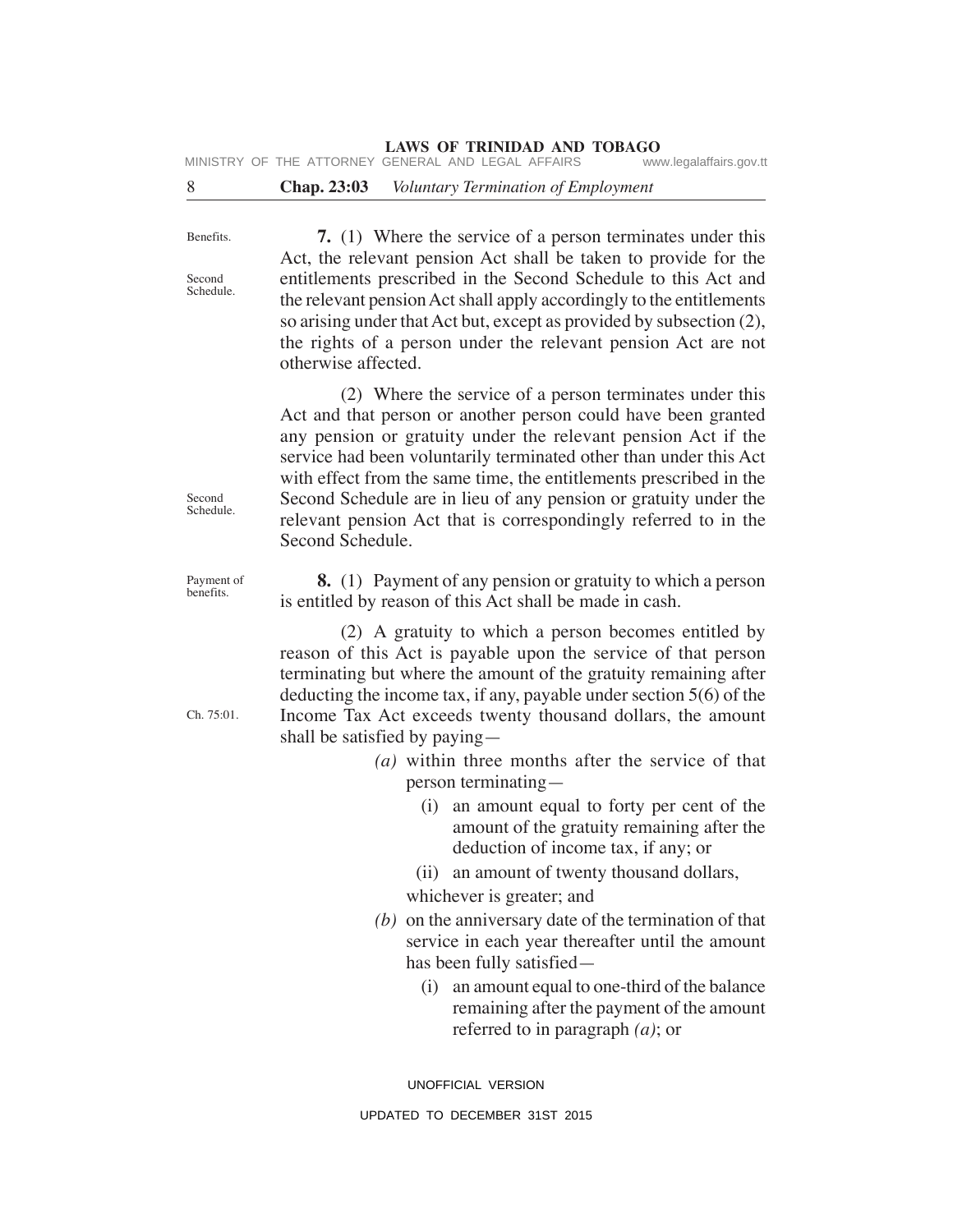(ii) where the balance remaining after the payment of the amount referred to in paragraph *(a)* and any payment made under this paragraph is not more than one thousand dollars, the whole of the balance so remaining or an amount that is less than the balance so remaining but is equal to or greater than the amount referred to in subparagraph (i).

**9.** (1) Where by reason of this Act a person is entitled to a Deferred deferred pension, the pension is payable to him upon his attaining pensions. the age of fifty-five years.

(2) A person terminating his service who becomes entitled to a deferred pension may, notwithstanding that the pension is not payable until his attaining the age of fifty-five years, exercise his option to receive a gratuity and a reduced pension as if the pension to which he were entitled were not a deferred pension, but the reduced pension to which he thereby becomes entitled is payable as a deferred pension.

**10.** (1) Where the service of a person terminates under this Extended Act and that person had, in addition to service that is taken into "service". account for the purposes of the relevant pension Act, given service (in this section referred to as "other service") that would be taken into account for pension purposes if he were retiring from a post that was pensionable under any other pension Act, the Police Ch. 15:01. Service Act, or the Fire Service Act (in this section referred to as Ch. 35:50. "the other Act"), that other service shall, subject to subsection (5), be included as service for the purposes of the relevant pension Act.

(2) In ascertaining the total period of service of an eligible person, any break between periods of service—

- *(a)* that could, if the service were continuous, be taken into account, and
- *(b)* neither of which periods of service was as a non-pensionable temporary employee,

shall be disregarded unless the break occurs by reason of dismissal or removal in consequence of disciplinary proceedings.

UNOFFICIAL VERSION

#### UPDATED TO DECEMBER 31ST 2015

*L.R.O.*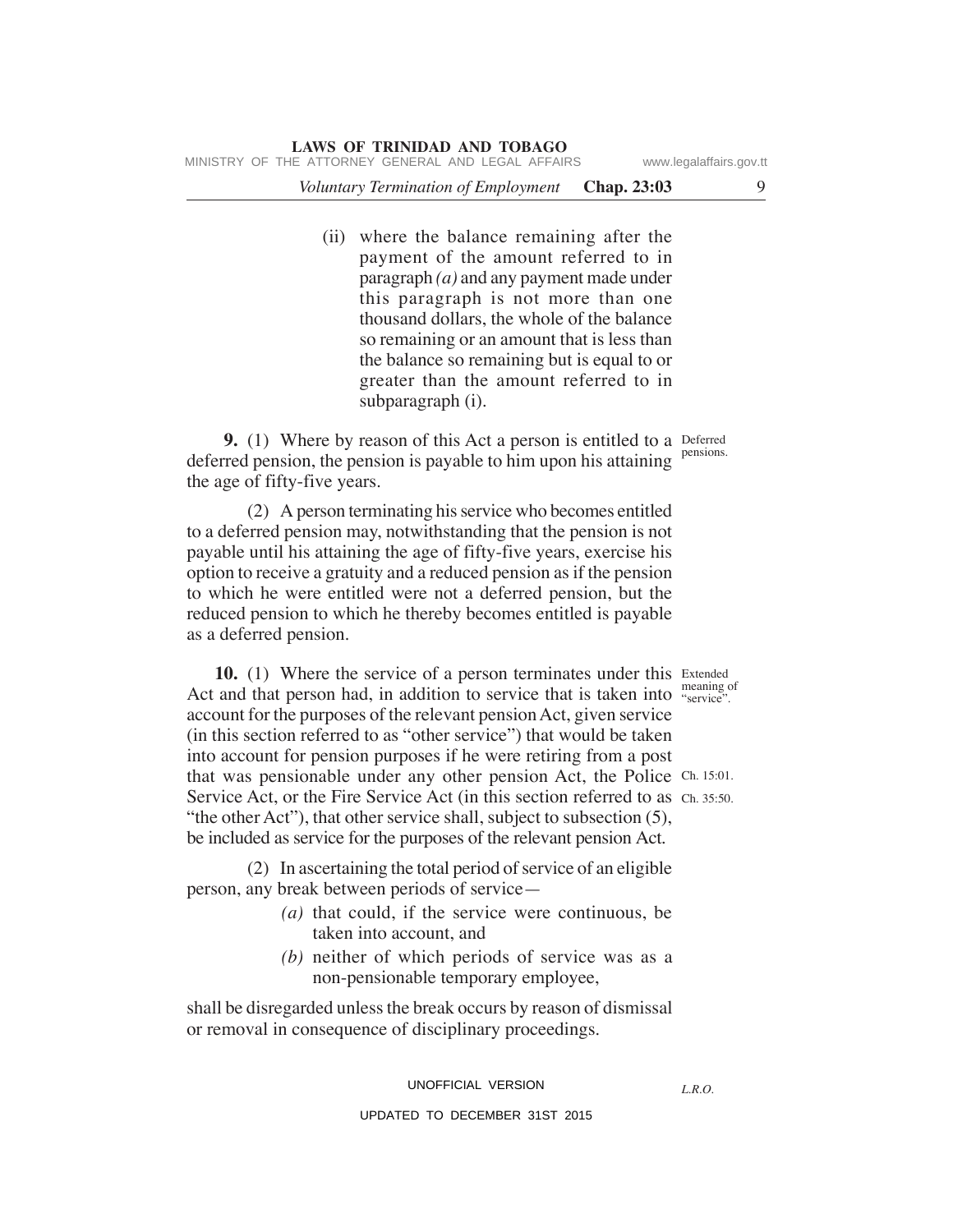**LAWS OF TRINIDAD AND TOBAGO**<br>GENERAL AND LEGAL AFFAIRS www.legalaffairs.gov.tt MINISTRY OF THE ATTORNEY GENERAL AND LEGAL AFFAIRS

# 10 **Chap. 23:03** *Voluntary Termination of Employment*

(3) Where the service of a person terminates under this Act and that person had, in addition to service that is taken into account for the purposes of the relevant pension Act, given not less than one year's service as a non-pensionable temporary employee, there shall be included in the entitlement of the person under the relevant pension Act an amount of gratuity equal to the gratuity that would be applicable if the Police Service Act and the Fire Service Act were included in the First Schedule and upon the service of that person terminating under this Act his only service were that service as a non-pensionable temporary employee.

(4) In and for the purposes of subsections (2)*(b)* and (3), "pension Act" and "service" shall be construed as if the Police Service Act and the Fire Service Act were included in the First Schedule.

- (5) Where—
	- *(a)* the entitlement of a person under the relevant pension Act is calculated on the basis of a period of service that, under subsection (1) includes other service, as defined in that subsection; and
	- *(b)* the rate at which benefit accrues under the other Act is different from the rate at which benefit accrues under the relevant pension Act,

the amount of entitlement in respect of the total period of service shall be adjusted to take account of the difference.

(6) Where by reason of this section the entitlement of a person terminating his service under this Act is based on a total period of service that includes service in respect of which a benefit has previously been paid under a pension Act, the Police Service Act, or the Fire Service Act, any amount previously paid shall be deducted from the amount of that entitlement and that entitlement shall be in lieu of any other payment which he could otherwise be paid under any such Act in respect of any such service.

**11.** Where the service of a person terminates under this Act, any period of service in respect of which any benefit has been paid or is payable under the relevant pension Act by reason of that termination shall be disregarded for the purposes of determining Re-employment.

> UNOFFICIAL VERSION UPDATED TO DECEMBER 31ST 2015

Ch. 15:01. Ch. 35:50. First Schedule.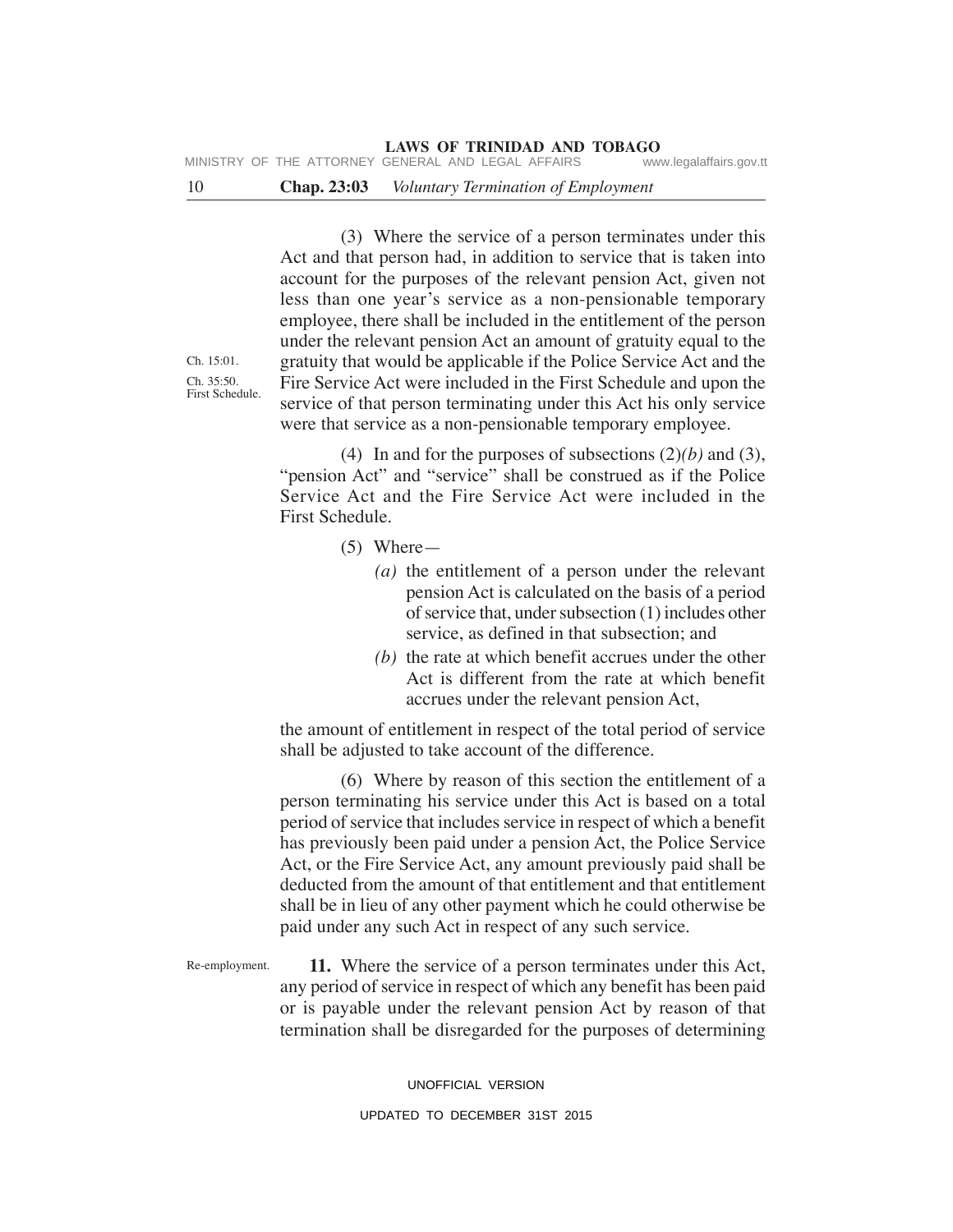whether that person may, in respect of any subsequent service, be granted any further pension, gratuity, or other allowance (whether under a pension Act, the Police Service Act, or the Fire Service Ch. 15:01. Act) or determining the amount of any such pension, gratuity or other allowance. Ch. 35:50.

**12.** The Minister may, by Order, amend the First Schedule. Amendment of First Schedule.

13. The Minister may make Regulations prescribing all matters Regulations. that are required or permitted to be prescribed and generally for carrying this Act into effect.

# **FIRST SCHEDULE**

- 1. Pensions Act, Ch. 23:52.
- 2. Pensions Extension Act, Ch. 23:53.
- 3. Teachers' Pensions Act, Ch. 39:02.
- 4. Assisted Secondary School Teachers' Pensions Act, Ch. 39:03.
- 5. Municipal Corporations (Pensions) Act, Ch. 25:05.
	- **SECOND SCHEDULE**

# **BENEFITS UPON TERMINATION OF SERVICE**

*A. Eligible persons other than non-pensionable temporary employees*

1. If the person has attained the age of fifty years and has completed at least ten years' service, then, in lieu of the pension, based on his period of service, which he could otherwise be granted under the relevant pension Act, he is entitled to—

> *(a)* the pension which he could be granted under the relevant pension Act if his period of service had been for a period equal to his actual period of service increased by one month for each five months of service completed, or by the period remaining before he attains the age of sixty years, whichever is less; or

# UNOFFICIAL VERSION

# UPDATED TO DECEMBER 31ST 2015

(Section 7).

*L.R.O.* 

[Sections 2(1), 12].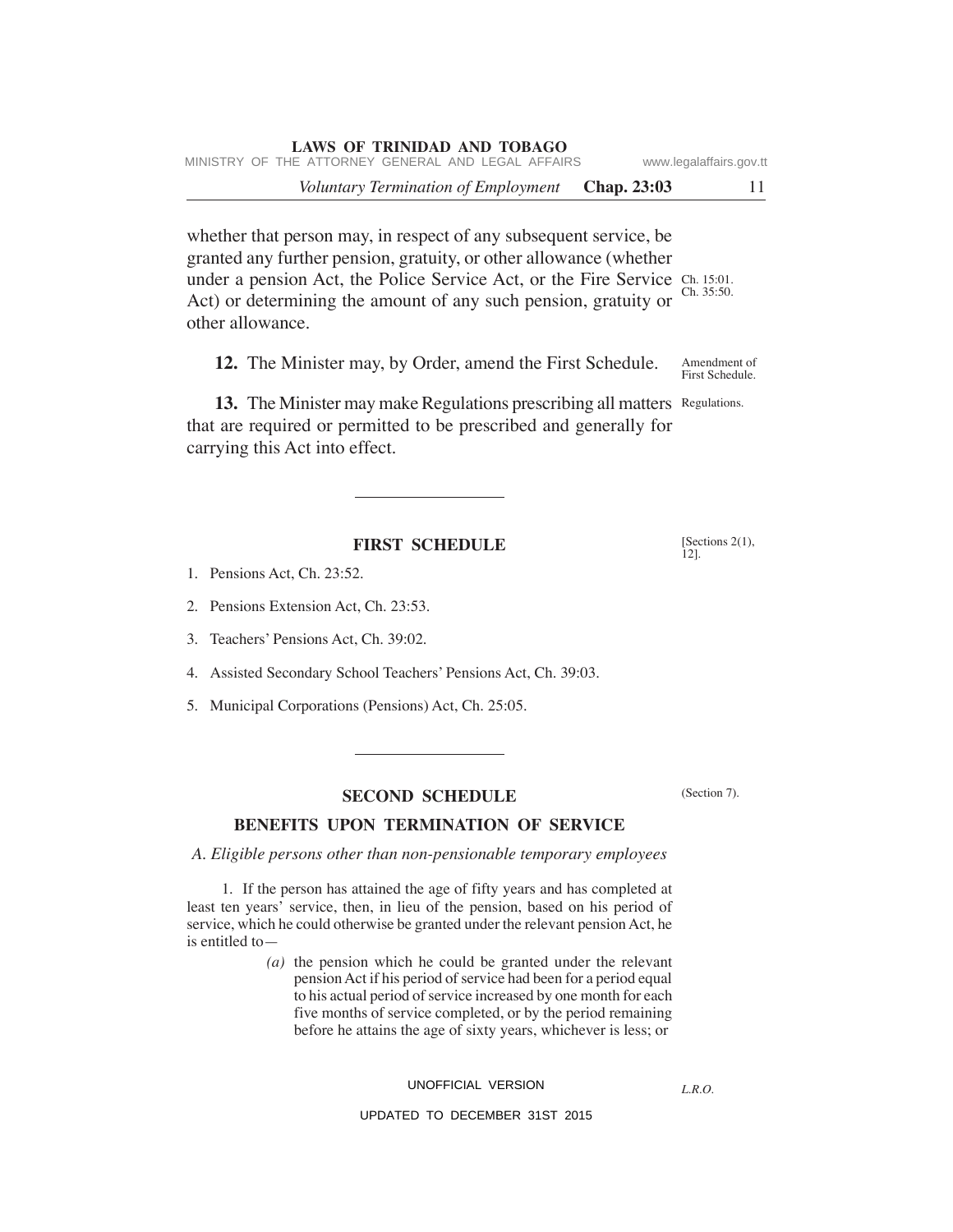## 12 **Chap. 23:03** *Voluntary Termination of Employment*

*(b)* the reduced pension to which he would be entitled under the relevant pension Act if he were granted a pension and opted to receive a reduced pension and a gratuity equal to ten per cent more than the gratuity to which he would then have been entitled,

at his option, but nothing in this paragraph shall be taken to remove his option to be paid, in lieu of the pension referred to in paragraph *(a)*, a reduced pension and a gratuity.

2. If the person has attained the age of fifty years but has not completed at least ten years' service, then, in lieu of the gratuity which he could otherwise be granted under the relevant pension Act, he is entitled to a gratuity of an amount that is ten per cent more than the gratuity which he could otherwise be granted under that Act.

3. If the person has not attained the age of fifty years and has completed at least ten years' service, then he is entitled to a deferred pension of an amount equal to the amount of the pension which he could be granted if the age he has attained were the age at which, under the relevant pension Act, pension may be granted to him.

4. If the person has not attained the age of fifty years and has not completed at least ten years' service, then he is entitled to a gratuity of an amount equal to the gratuity to which he could become entitled, in accordance with section 9(2), if paragraph 3 did not require ten years' service to have been completed, but he is not entitled to any pension.

#### *B. Eligible persons who are non-pensionable temporary employees*

- 1. The person is entitled to—
	- *(a)* where the person has not completed at least five years' service, a gratuity calculated on the basis of one twenty-fourth of his monthly rate of pay in respect of each completed month of service; and
	- *(b)* where the person has completed at least five years' service, a gratuity calculated on the basis of—
		- (i) one half of his monthly rate of pay in respect of each of the first four years of service; and
		- (ii) one sixteenth of his monthly rate of pay in respect of each completed month of service thereafter.

2. In paragraph 1, the "monthly rate of pay" of a person refers to an amount equal to one-twelfth of his annual pensionable emoluments that would be used for the calculation of his pension under the relevant pension Act had he been entitled to a pension.

UNOFFICIAL VERSION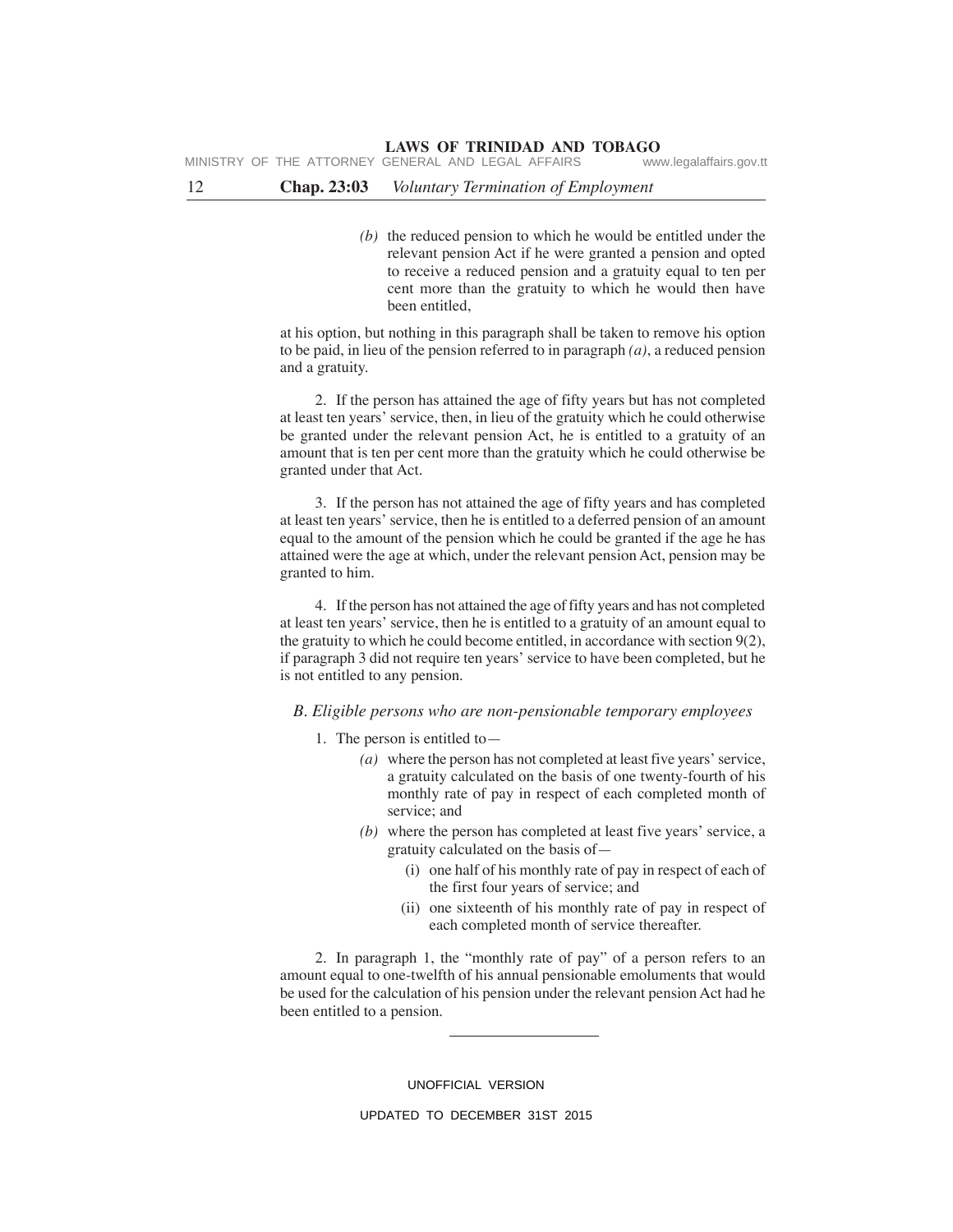MINISTRY OF THE ATTORNEY GENERAL AND LEGAL AFFAIRS www.legalaffairs.gov.tt

*Voluntary Termination of Employment* **Chap. 23:03** 13

# **SUBSIDIARY LEGISLATION**

# **VOLUNTARY TERMINATION OF EMPLOYMENT REGULATIONS**

# ARRANGEMENT OF REGULATIONS

#### **REGULATION**

- 1. Citation.
- 2. Interpretation.
- 3. Preliminaries to lodging application.
- 4. Form of application.
- 5. Period of notice.
- 6. Lodging of application.
- 7. Documents to be forwarded to VTEP office.
- 8. Management committee to advise Minister.
- 9. Documents to be forwarded to Minister.
- 10. Determination of application.
- 11. Alternative time of termination.
- 12. Payment to legal personal representative.

# **SCHEDULE.**

UNOFFICIAL VERSION

*L.R.O.*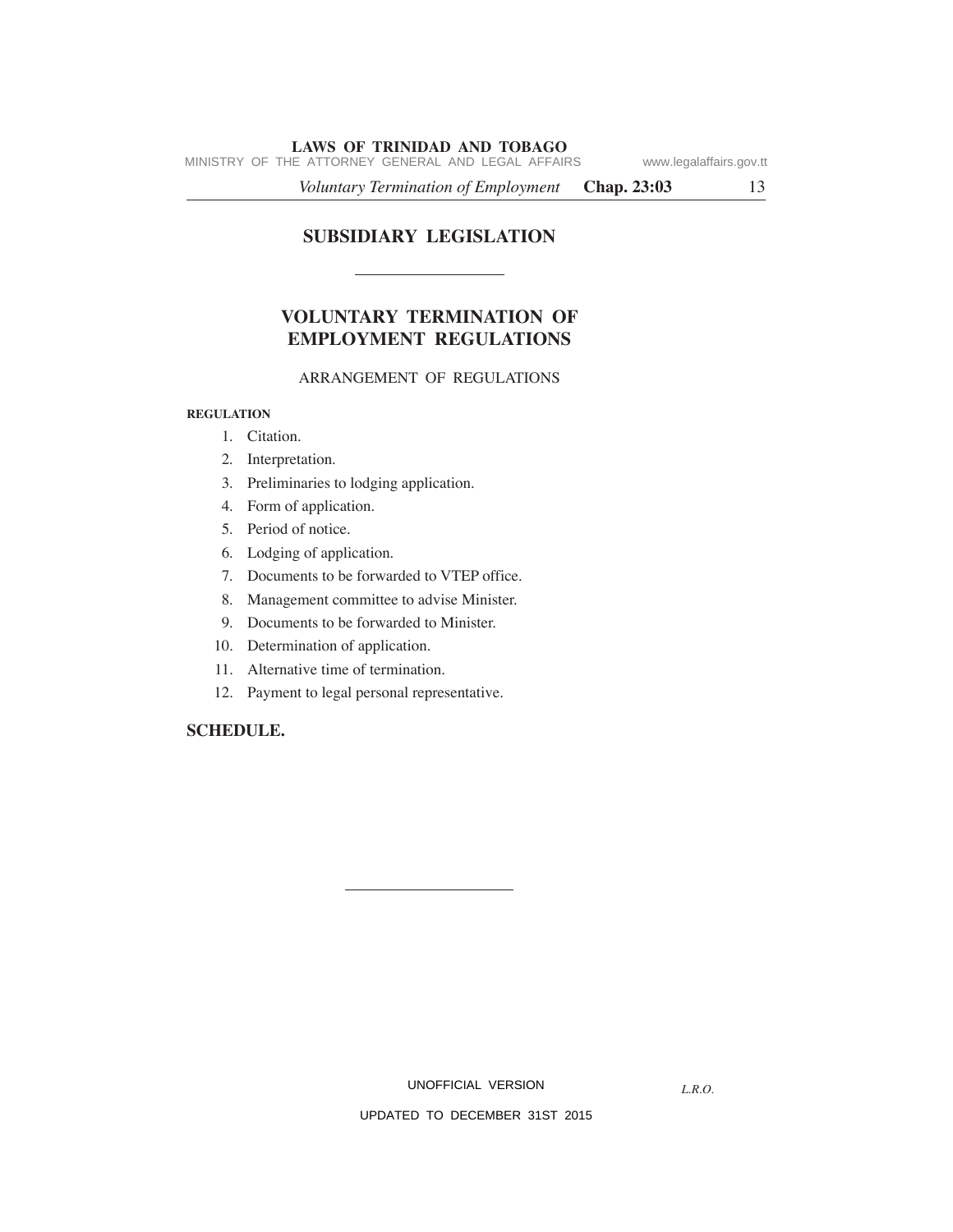|                                                                     | <b>LAWS OF TRINIDAD AND TOBAGO</b><br>MINISTRY OF THE ATTORNEY GENERAL AND LEGAL AFFAIRS<br>www.legalaffairs.gov.tt                                                                                                                                                                                                             |
|---------------------------------------------------------------------|---------------------------------------------------------------------------------------------------------------------------------------------------------------------------------------------------------------------------------------------------------------------------------------------------------------------------------|
| 14                                                                  | Chap. 23:03 Voluntary Termination of Employment                                                                                                                                                                                                                                                                                 |
| [Subsidiary]                                                        |                                                                                                                                                                                                                                                                                                                                 |
| 95/1989.                                                            | <b>VOLUNTARY TERMINATION OF EMPLOYMENT</b><br><b>REGULATIONS</b>                                                                                                                                                                                                                                                                |
|                                                                     | made under section 13                                                                                                                                                                                                                                                                                                           |
| Citation.                                                           | 1. These Regulations may be cited as the Voluntary<br>Termination of Employment Regulations.                                                                                                                                                                                                                                    |
| Interpretation.                                                     | 2. In these Regulations—                                                                                                                                                                                                                                                                                                        |
|                                                                     | "administrative Head", in relation to an applicant, means the<br>person immediately responsible to the Minister concerned<br>for the general management of the organisation, department,<br>ministry, corporation or statutory board which, or in which,<br>the applicant serves;                                               |
|                                                                     | "application" means an application under the Act;                                                                                                                                                                                                                                                                               |
|                                                                     | "senior supervisor", in relation to a person making or intending<br>to make an application, means a person who is the<br>substantive holder of an office the salary range of which is<br>salary range 46 or a higher salary range and to whom the<br>applicant or intending applicant is directly or indirectly<br>responsible; |
|                                                                     | "VTEP management committee" means the committee constituted<br>by regulation $8(3)$ .                                                                                                                                                                                                                                           |
| Preliminaries<br>to lodging<br>application.<br>Schedule.<br>Form 1. | 3. (1) A person intending to make an application shall<br>first submit to his senior supervisor a form of certifications<br>and declaration, in the form set out in Form 1 of the Schedule,<br>duly completed.                                                                                                                  |
|                                                                     | (2) Each of the certifications on the form required by<br>subregulation (1) to be submitted shall have been given within the<br>last three months before the form is submitted, and the declaration<br>thereon shall have been made after the last of the certifications<br>was given.                                          |
| Form of<br>application.<br>Schedule.<br>Form 2.                     | <b>4.</b> The prescribed form for making an application is the form<br>set out in Form 2 of the Schedule.                                                                                                                                                                                                                       |

UNOFFICIAL VERSION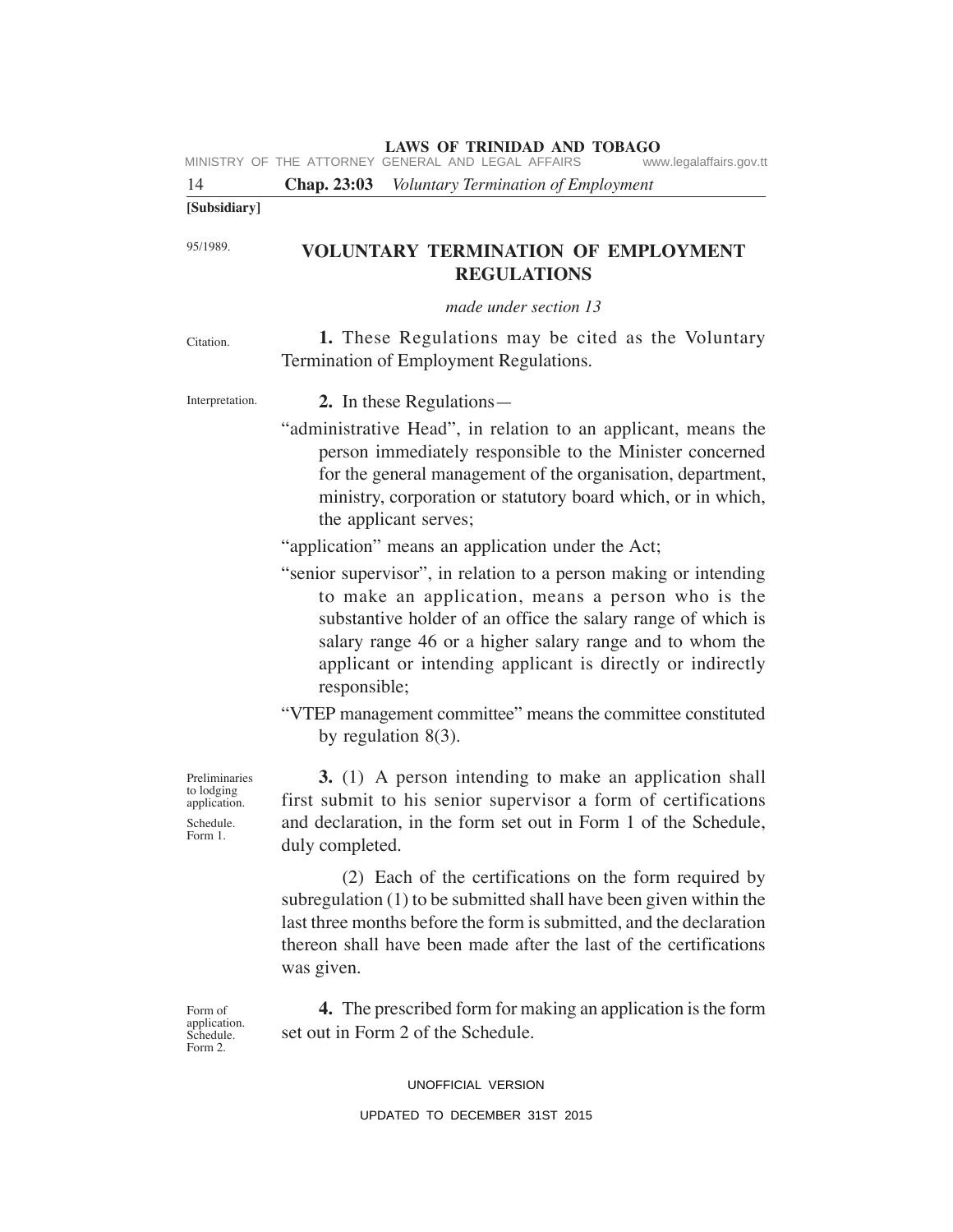|  | <b>LAWS OF TRINIDAD AND TOBAGO</b>                 |                    |                         |
|--|----------------------------------------------------|--------------------|-------------------------|
|  | MINISTRY OF THE ATTORNEY GENERAL AND LEGAL AFFAIRS |                    | www.legalaffairs.gov.tt |
|  | Voluntary Termination of Employment                | <b>Chap.</b> 23:03 | 15                      |
|  | Voluntary Termination of Employment Regulations    |                    | [Subsidiary]            |

**5.** (1) The time specified in an application as the time from Period of notice. which the termination of service is sought to be effective shall be—

- *(a)* in the case of a person in a salary range below salary range 46, not less than two months after the day on which the application is lodged in accordance with regulation 6; and
- *(b)* in the case of a person in salary range 46 or a higher salary range, not less than three months after the day on which the application is lodged in accordance with regulation 6.

(2) The periods of two months and three months referred to in subregulation (1)*(a)* and *(b)*, respectively, may include a period during which the applicant is on leave, but nothing in this regulation affects the requirement for an officer to give notice of his intention to take vacation leave.

**6.** (1) An application is made to the Minister by lodging it Lodging of with a senior supervisor of the applicant. application.

(2) The person with whom an application is lodged under subregulation (1) shall, if he is not the applicant's administrative Head, submit the application, within five days of it being lodged with him, to the applicant's administrative Head together with a Divisional Recommendation Form in the form of Form 3 of the Schedule. Schedule, duly completed.

VTEP office.

Form 3.

**7.** (1) Within fifteen days after an application is submitted Documents to to him in accordance with regulation  $6(2)$ , the administrative Head  $\frac{1}{\text{VTEP}}$  office. shall forward the application form and the accompanying Divisional Recommendation Form, if any, to the VTEP office of the Personnel Department, indicating on the application form whether or not he recommends that the application be approved and, if he does not recommend that the application be approved, setting out on the Organisational Advisory Form required by subregulation (2)*(a)* full reasons for his decision.

*L.R.O.*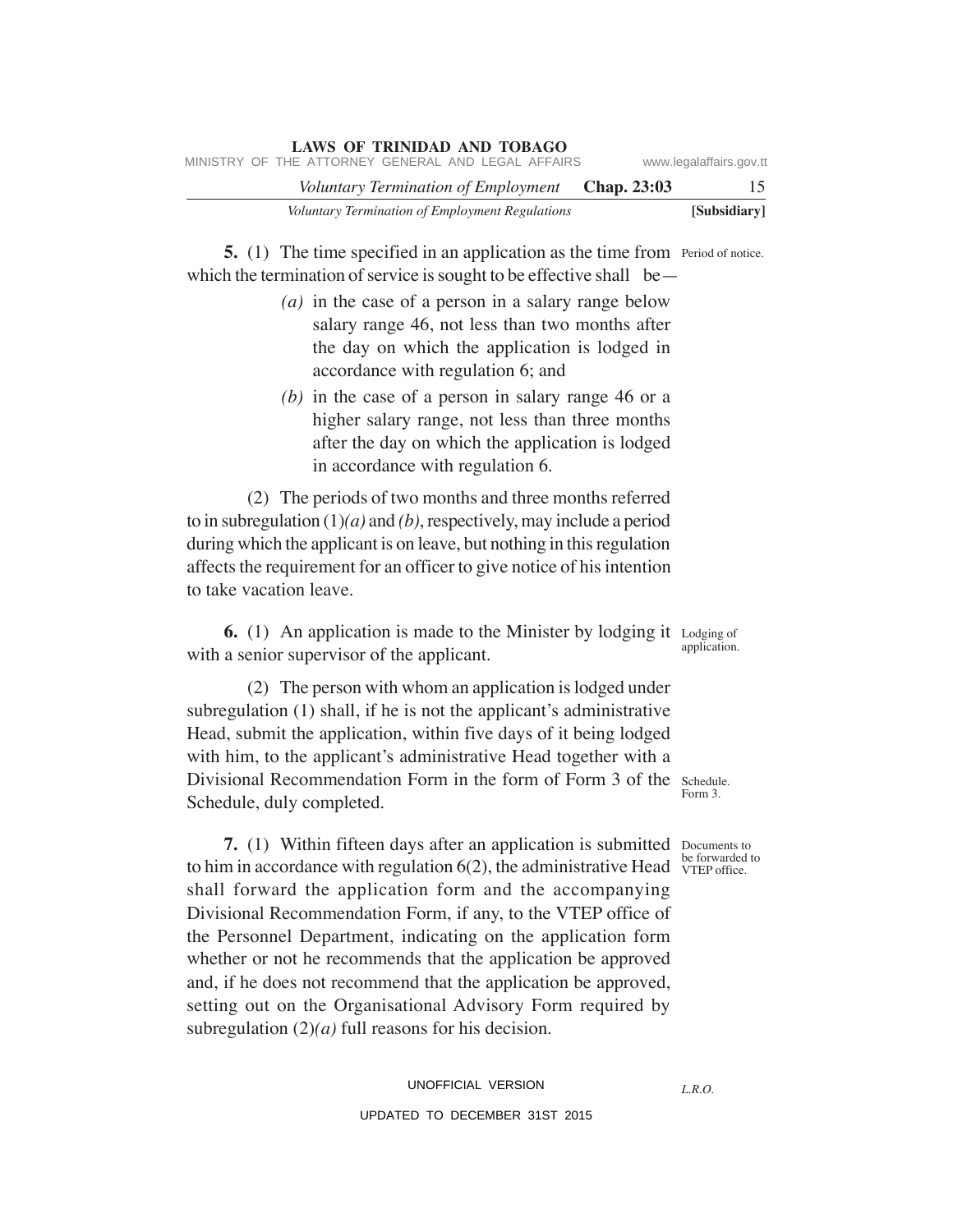| MINISTRY OF THE ATTORNEY GENERAL AND LEGAL AFFAIRS<br>www.legalaffairs.gov.tt |  |
|-------------------------------------------------------------------------------|--|
|-------------------------------------------------------------------------------|--|

| 16                   | <b>Chap. 23:03</b> Voluntary Termination of Employment                                                                              |  |  |
|----------------------|-------------------------------------------------------------------------------------------------------------------------------------|--|--|
| [Subsidiary]         | Voluntary Termination of Employment Regulations                                                                                     |  |  |
|                      | (2) When an application form is forwarded to the VTEP<br>office as required by subregulation (1), it shall be<br>$accompanied$ by — |  |  |
|                      | ( <i>a</i> ) an Organisational Advisory Form in the form of                                                                         |  |  |
| Schedule.<br>Form 4. | Form 4 in the Schedule, duly completed;<br>(b) a Pension and Leave Record in the form of                                            |  |  |
| Schedule.<br>Form 5. | Form 5 in the Schedule duly completed; and<br>— <u>1011 —</u>                                                                       |  |  |

*(c)* a Record of Acting, Temporary or Daily-paid Service in the form of Form 6 in the Schedule, duly completed.

Management committee to advise Minister.

Schedule. Form 6.

> **8.** (1) An application forwarded to the VTEP office in accordance with regulation 7 shall be brought before a meeting of the VTEP management committee which shall consider the application and advise the Minister, in writing, whether he should approve the application or decline to approve it.

> (2) Where the advice of the management committee is that the Minister decline to approve an application it shall include reasons for giving that advice.

> (3) For the purposes of this regulation, there shall be a committee to be known as the VTEP management committee, consisting of—

- *(a)* the Permanent Secretary to the Prime Minister and Head of the Public Service, who shall be the Chairman;
- *(b)* the Chief Personnel Officer, Personnel Department, who shall be the Vice-Chairman;
- *(c)* the Director of Personnel Administration, Service Commissions Department;
- *(d)* the Comptroller of Accounts, Ministry of Finance;
- *(e)* the Director of Budgets, Ministry of Finance;
- *(f)* the Director, Employment and Industrial Relations Research, Personnel Department;

UNOFFICIAL VERSION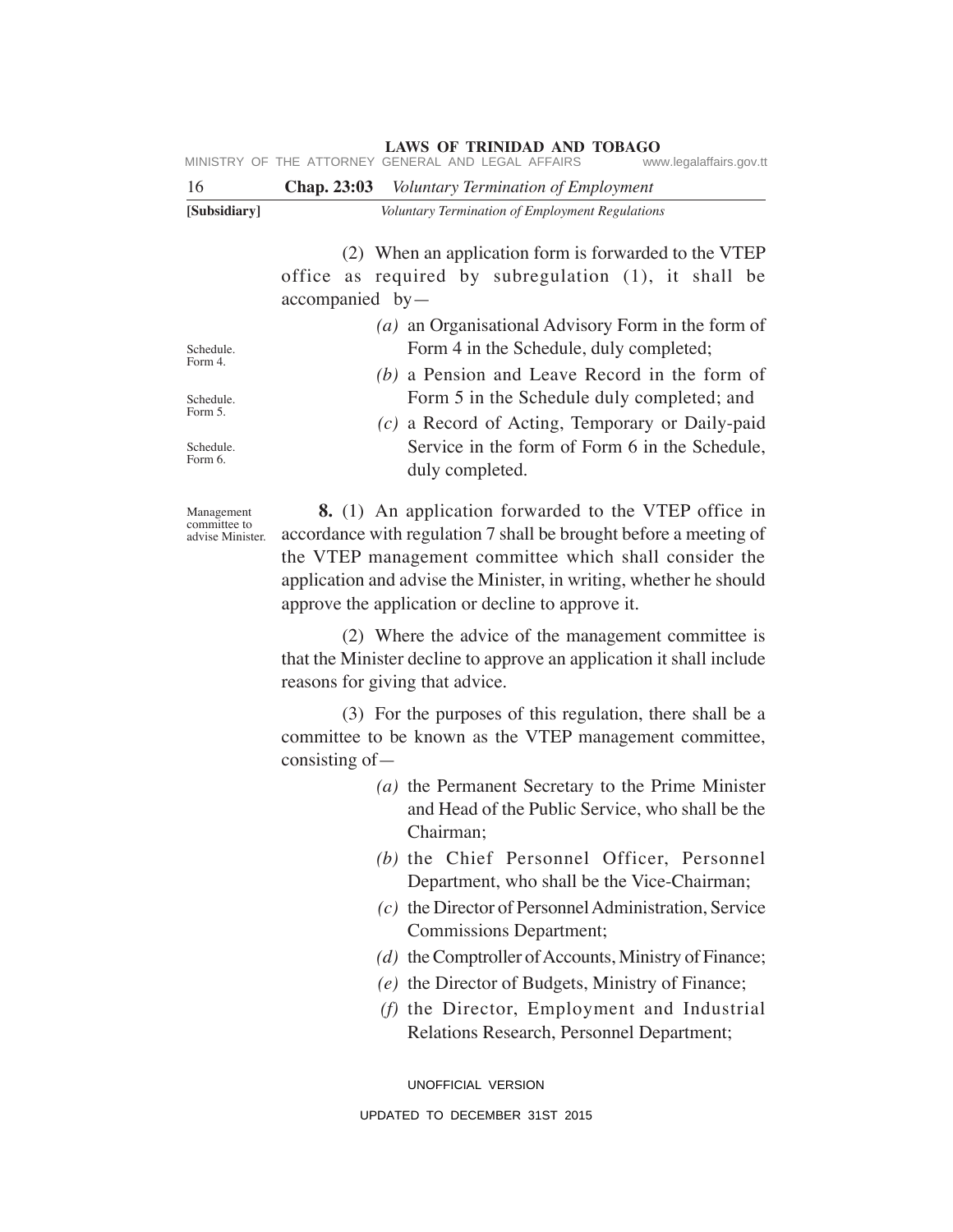|  | MINISTRY OF THE ATTORNEY GENERAL AND LEGAL AFFAIRS |                    | www.legalaffairs.gov.tt |
|--|----------------------------------------------------|--------------------|-------------------------|
|  | Voluntary Termination of Employment                | <b>Chap. 23:03</b> | 17                      |
|  | Voluntary Termination of Employment Regulations    |                    | [Subsidiary]            |

# *(g)* the Director, Organisation and Management Office of the Prime Minister; and

*(h)* the Director, Pensions Administration, Ministry of Finance.

(4) At a meeting of the management committee five members, including the Chairman, the Vice-Chairman, or both of them, constitute a quorum and the Chairman or, in his absence the Vice-Chairman shall preside.

**LAWS OF TRINIDAD AND TOBAGO**

**9.** Within ten days after an application is received in the VTEP Documents to Office of the Personnel Department, the application, the to Minister. Organisational Advisory Form, and the advice of the management committee shall be forwarded to the Minister or his delegate.

10. (1) The Minister or his delegate shall, within twelve days Determination after the documents referred to in regulation 9 are forwarded to him under that regulation, either approve the application or decline to approve it.

(2) The Minister shall notify the applicant in writing of his decision under subregulation (1) and, where he declines to approve the application, he shall give the applicant reasons, in writing, for his decision.

11. (1) Where the Minister or his delegate declines to approve Alternative time the application of a person and either at the time of notifying the person thereof or subsequently, proposes to that person another time for the termination of the service of that person under the Act, the person may, in writing, advise the Minister or his delegate whether he considers the alternative proposed to be acceptable. of termination.

(2) Where, in accordance with subregulation (1), an applicant advises the Minister or his delegate that an alternative time proposed for the termination of his service is acceptable and the Minister or his delegate approves of the termination of the service of that person at the alternative time accepted, he shall notify the applicant, in writing, accordingly.

*L.R.O.* 

be forwarded

# of application.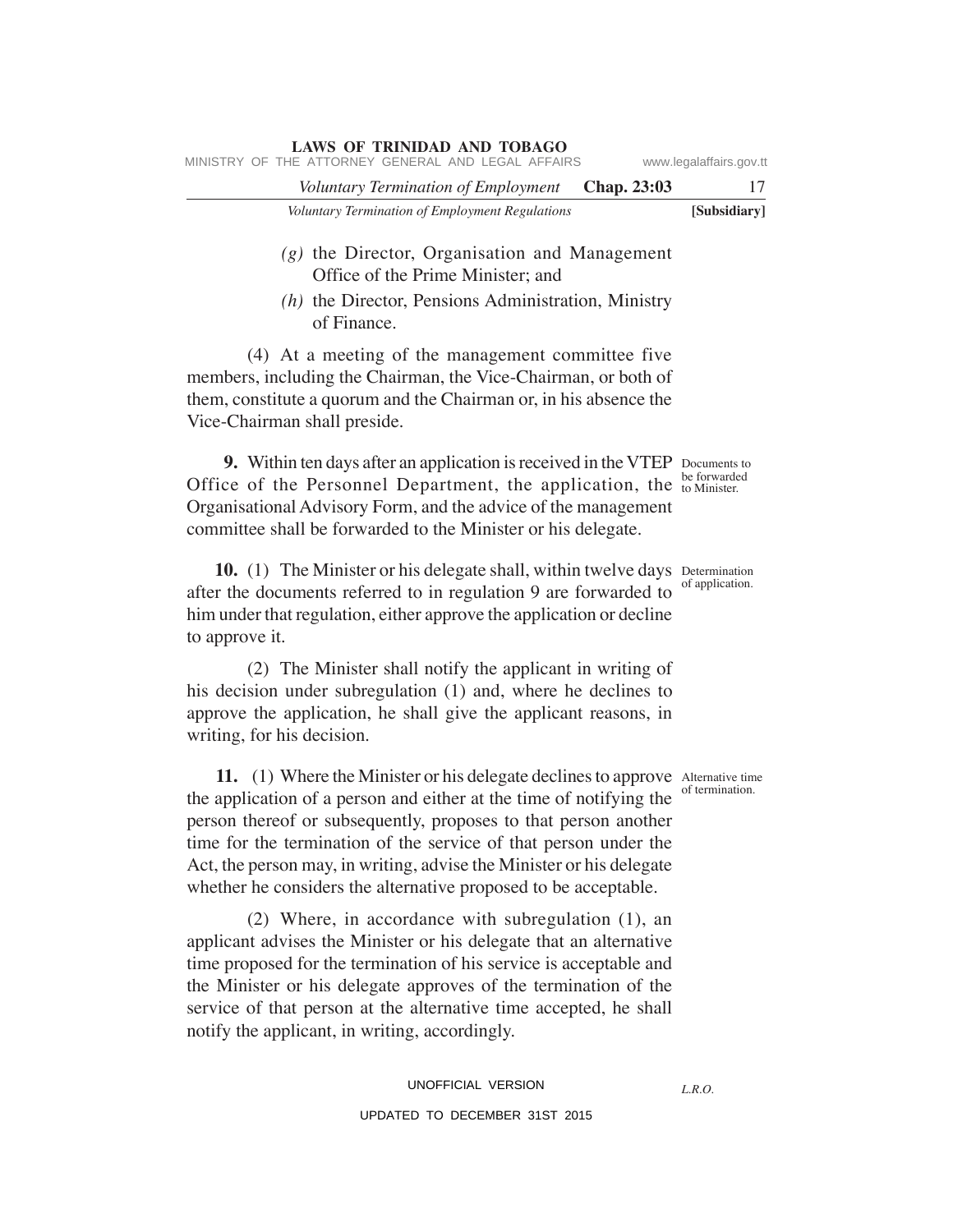**LAWS OF TRINIDAD AND TOBAGO**<br>GENERAL AND LEGAL AFFAIRS www.legalaffairs.gov.tt MINISTRY OF THE ATTORNEY GENERAL AND LEGAL AFFAIRS

| 18           | <b>Chap. 23:03</b> Voluntary Termination of Employment |
|--------------|--------------------------------------------------------|
| [Subsidiary] | Voluntary Termination of Employment Regulations        |

**12.** Where a person whose service terminates under the Act dies— Payment to legal personal representative.

- *(a)* any gratuity to which the person becomes entitled by reason of the Act that was not paid before his death shall be paid to his legal personal representative and the payment shall be made at the same time as payment would have been made to the deceased if he had not died;
- *(b)* any pension to which the person became entitled by reason of the Act before his death that was not paid to him before his death shall be paid to his legal personal representative.

[Regulation 3].

#### **SCHEDULE**

#### **FORM 1**

### **VOLUNTARY TERMINATION OF EMPLOYMENT ACT, (CH. 23:03)**

# **\*CERTIFICATIONS AND DECLARATION FOR PURPOSES OF MAKING AN APPLICATION UNDER VTEP**

*Complete one copy only*

| Name of Officer                                 |                                |               |
|-------------------------------------------------|--------------------------------|---------------|
|                                                 | (Please print Name of Officer) |               |
| DATE OF<br><b>BIRTH</b><br>Month<br>Dav<br>Year | <b>B.I.R. NUMBER</b>           | N.I.S. NUMBER |

*............................................................................................................................................................................................ (Ministry/Department/Statutory Authority/Municipal Corporation/Tobago House of Assembly) (Please give full name of your organisation)*

Present Position ...........................................................................................................................................

*(Do not include acting appointment)*

UNOFFICIAL VERSION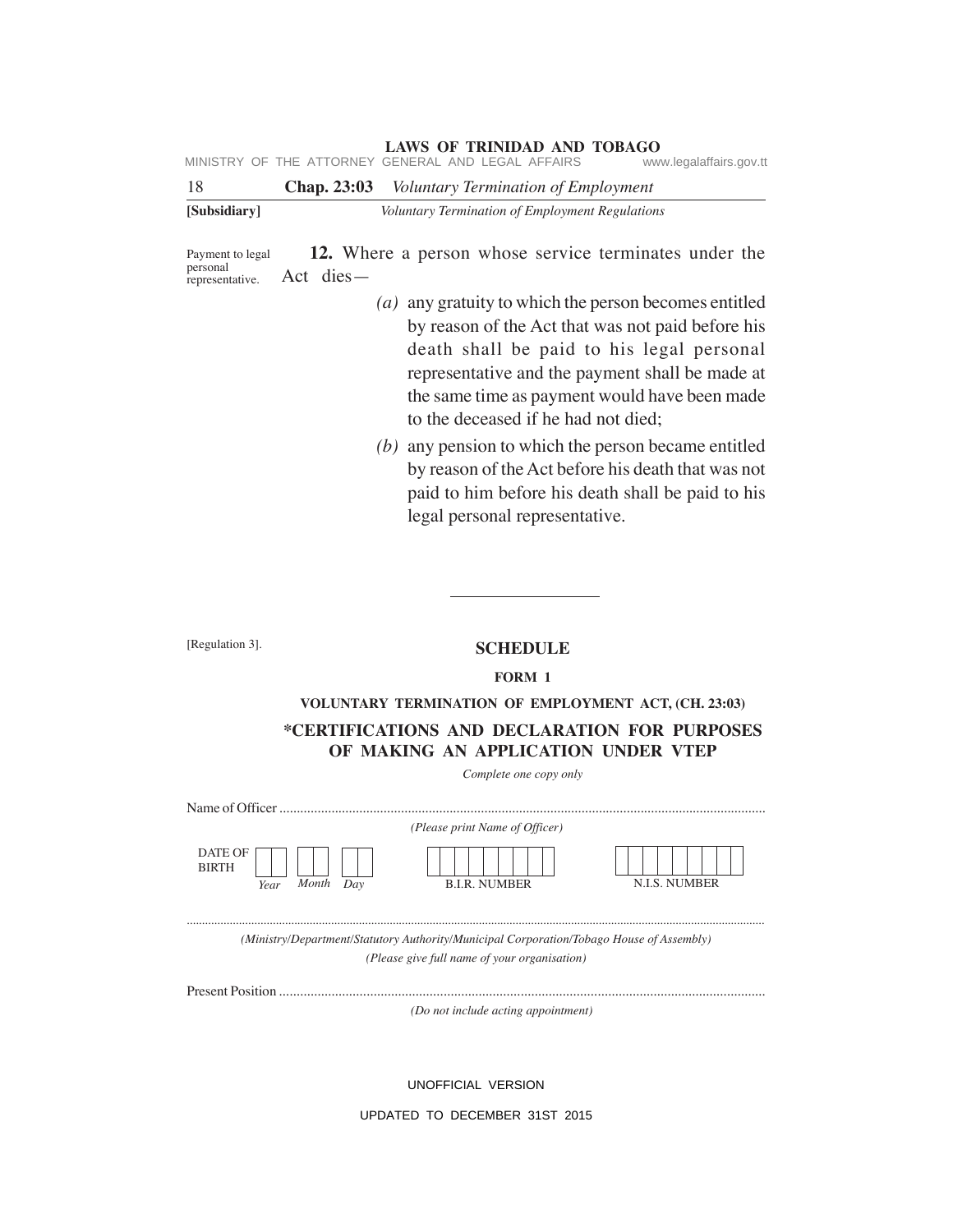MINISTRY OF THE ATTORNEY GENERAL AND LEGAL AFFAIRS www.legalaffairs.gov.tt

*Voluntary Termination of Employment* **Chap. 23:03** 19

*Voluntary Termination of Employment Regulations* **[Subsidiary]**

# **CERTIFICATION BY HEAD OF AGENCY**

| Nature and extent of obligation | Remarks                  |
|---------------------------------|--------------------------|
|                                 |                          |
|                                 | <b>CERTIFIED CORRECT</b> |
|                                 |                          |
|                                 | Head of Agency           |

# **CERTIFICATION BY BOARD OF INLAND REVENUE**

| Extent of indebtedness | Remarks                        |
|------------------------|--------------------------------|
|                        |                                |
|                        | <b>CERTIFIED CORRECT</b>       |
|                        | <b>Board of Inland Revenue</b> |

# **CERTIFICATION BY COMPTROLLER OF ACCOUNTS**

| Nature and extent of obligation | Remarks                  |
|---------------------------------|--------------------------|
|                                 |                          |
|                                 |                          |
|                                 | <b>CERTIFIED CORRECT</b> |
|                                 | Comptroller of Accounts  |

I, .................................................................................................................................................................... hereby declare that the information above is true and correct. I have settled/undertaken to settle† all indebtedness to the Government of Trinidad and Tobago in the manner agreed on with the relevant agency/authority.

Date..................................................................... .....................................................................

*Signature of Officer*

\* This Declaration is to be completed and signed by the Officer only after he/she has read carefully the information overleaf.

† Delete words that are not applicable.

UNOFFICIAL VERSION

*L.R.O.*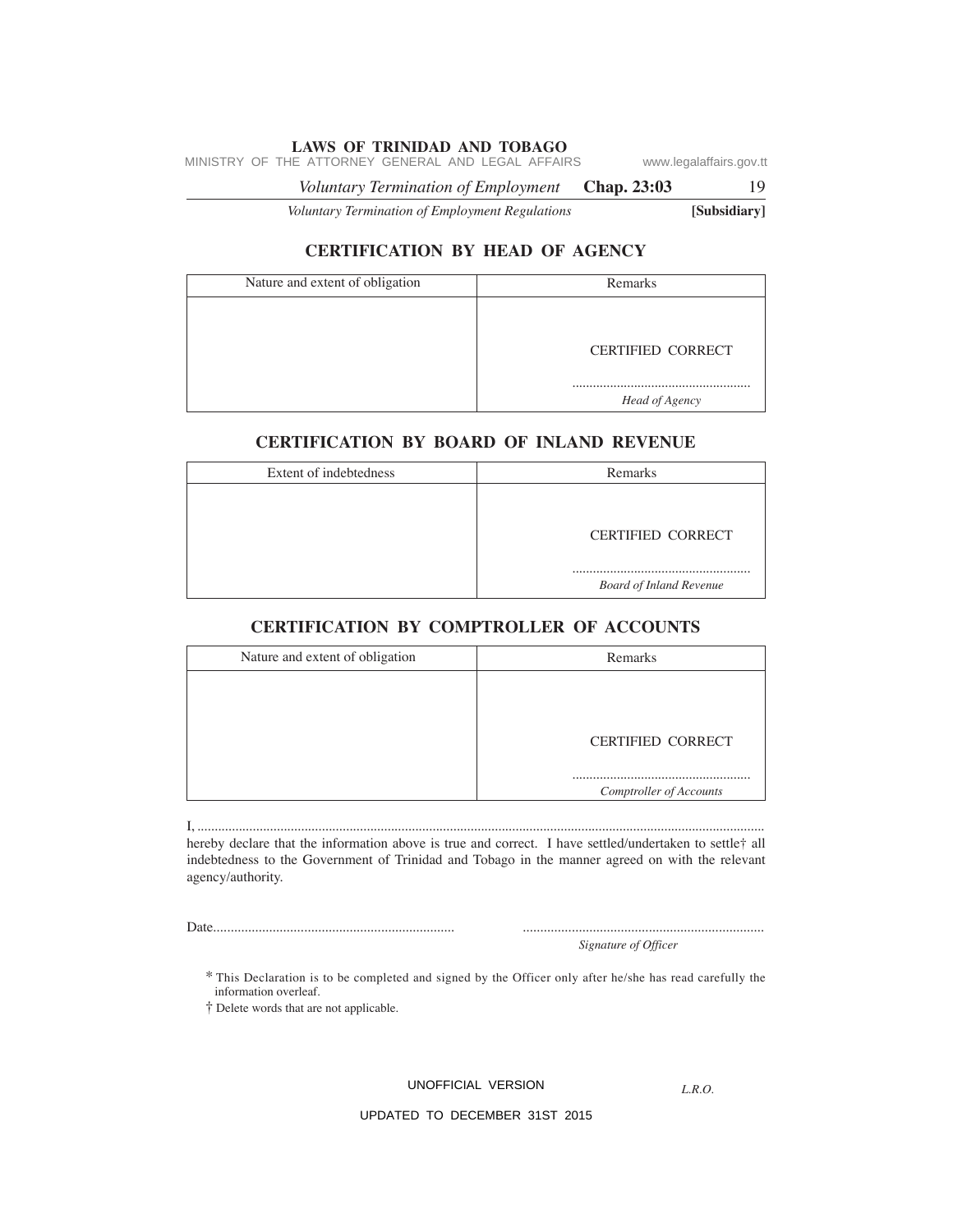**LAWS OF TRINIDAD AND TOBAGO**<br>GENERAL AND LEGAL AFFAIRS www.legalaffairs.gov.tt MINISTRY OF THE ATTORNEY GENERAL AND LEGAL AFFAIRS

**[Subsidiary]** *Voluntary Termination of Employment Regulations* 20 **Chap. 23:03** *Voluntary Termination of Employment*

#### **FORM 1—***Continued*

#### Please read this information very carefully as it is important for the speedy processing of your VTEP application which is to follow.

The certifications requested on this form are not peculiar to VTEP and are required of all persons who are eligible for benefits under existing pension laws. They have to be obtained before payment of benefits is made. The Pension and Leave Record with the Birth Certificate and Marriage Certificate (where applicable) are to be attached to the application form, Form 2. These documents are to be forwarded by the employing organisations to the VTEP Office, Personnel Department, Level 3, Valpark Building, 76-78, St. Vincent Street, Port-of-Spain.

For purposes of VTEP, all applicants will fall in one or more of the following categories:

#### A. PERSONS 50 YEARS AND OVER:

- *10 years pensionable service or over—*
	- (i) Holders of permanent appointments;
- (ii) Holders of temporary appointments in vacant pensionable posts, satisfying all requirements of the job.
- *Under 10 years pensionable service—*
	- (ii) Holders of appointments as at items (i) and (ii) above.

#### B. PERSONS UNDER 50 YEARS:

*10 years pensionable service and over—*

- (i) Holders of permanent appointments;
- (ii) Holders of temporary appointments in vacant pensionable posts, satisfying all requirements of the job.
- *Under 10 years pensionable service—*
- (iii) Holders of appointments as at items (i) and (ii) above.

#### C. PERSONS HOLDING OR WHO HAVE HELD NON-PENSIONABLE APPOINTMENTS:

- (i) Holders of appointments in temporary non-pensionable posts;
- (ii) Holders of temporary appointments in vacant pensionable posts not satisfying the requirements of the job;
- (iii) Holders of temporary appointments in pensionable non-vacant posts.

You will need to fill in your category.

You will note that your service may fall into more than one category. If so, please fill in each category on the application form which is to follow.

The period of notice which an applicant will be required to give is as follows:

| Persons in Salary Range 46 and above<br>$\cdots$ | at least three months' notice |
|--------------------------------------------------|-------------------------------|
| Persons in Salary Ranges under Salary Range 46   | at least two months' notice   |

Such notice can run concurrently with vacation leave entitlement, if any.

The effective date of termination will normally be the expiry date of the period of notice or of the vacation leave, whichever is later.

#### UNOFFICIAL VERSION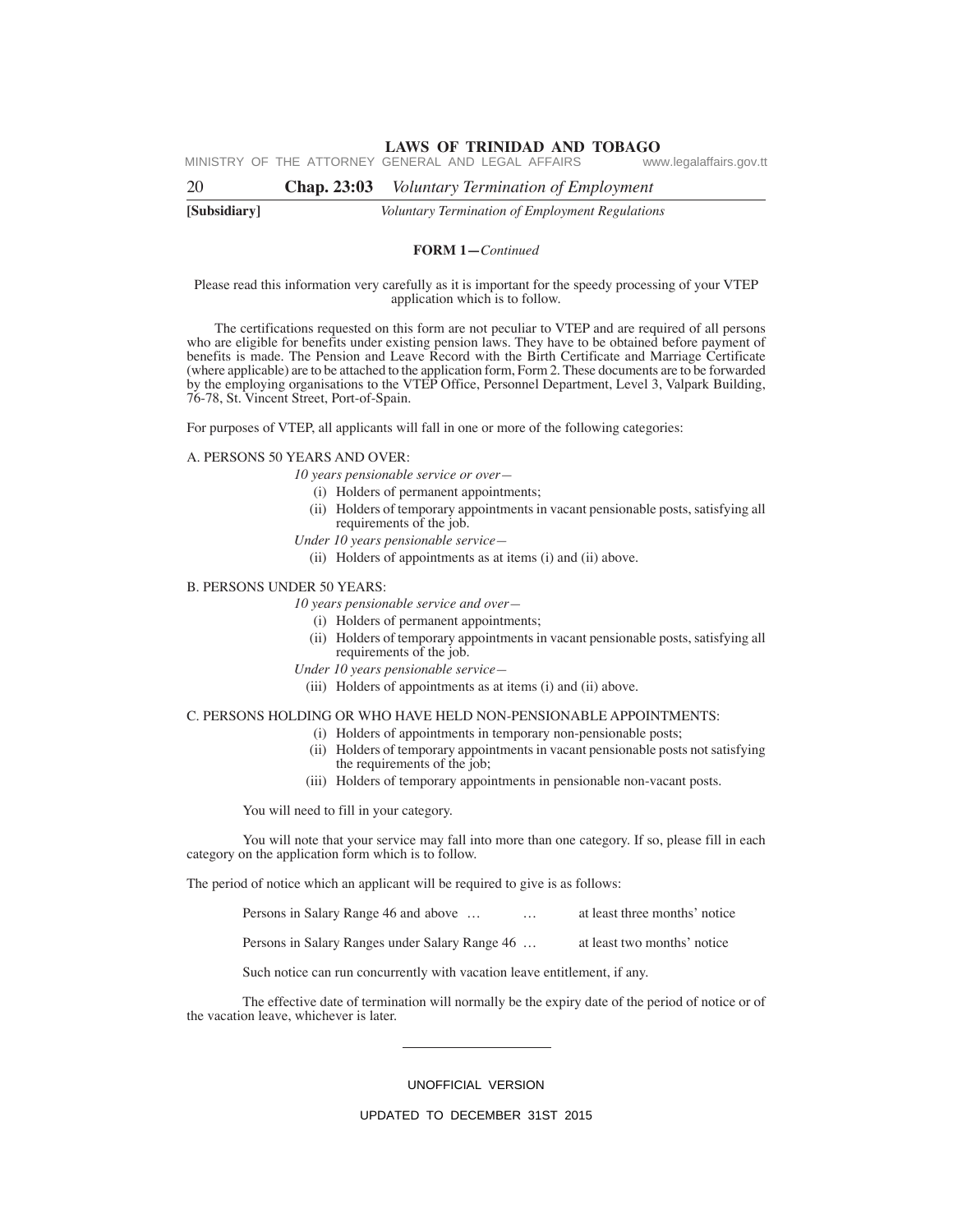|                                            | Voluntary Termination of Employment          |                                                                                                | <b>Chap. 23:03</b> | 21                |
|--------------------------------------------|----------------------------------------------|------------------------------------------------------------------------------------------------|--------------------|-------------------|
|                                            |                                              | Voluntary Termination of Employment Regulations                                                |                    | [Subsidiary]      |
|                                            | <b>FORM 2</b>                                |                                                                                                |                    | [Regulation 4].   |
|                                            |                                              | VOLUNTARY TERMINATION OF EMPLOYMENT ACT, (CH. 23:03)                                           |                    |                   |
|                                            |                                              | <b>APPLICATION FORM FOR TERMINAL BENEFITS</b>                                                  |                    |                   |
|                                            |                                              | *Please read entire form carefully. Complete four/five copies (as applicable) in block letters |                    |                   |
| Name: Surname<br>$1_{-}$                   |                                              |                                                                                                |                    |                   |
| <b>First Name</b>                          |                                              |                                                                                                |                    |                   |
| <b>Other Names</b>                         |                                              |                                                                                                |                    |                   |
| Maiden Name<br>(if applicable)             |                                              |                                                                                                |                    |                   |
| 2.<br>Date of                              |                                              | 3. Male                                                                                        | 4. B.I.R. No.      |                   |
| <b>Birth</b><br>Year                       | Month<br>Day                                 | Female                                                                                         | 5. N.I.S. No.      |                   |
| Home Address<br>6.                         |                                              |                                                                                                |                    |                   |
| or                                         |                                              |                                                                                                |                    |                   |
| Postal Address                             |                                              |                                                                                                |                    |                   |
| 7.                                         | (Please give full name of your organisation) | Ministry/Department/Statutory Authority/Municipal Corporation/Tobago House of Assembly.        |                    |                   |
| 8.                                         |                                              |                                                                                                |                    |                   |
|                                            |                                              |                                                                                                |                    |                   |
| 9.                                         |                                              |                                                                                                |                    |                   |
|                                            |                                              | (Do not state acting appointments)                                                             |                    |                   |
| 10. Type of appointment                    | (Tick appropriate box)                       | Permanent                                                                                      | Temporary          |                   |
|                                            |                                              |                                                                                                |                    |                   |
|                                            |                                              |                                                                                                |                    |                   |
|                                            |                                              | 12. † I consider that my application falls in the category/categories as indicated below-      |                    |                   |
| Category A $\Box$                          |                                              | Category B $\Box$                                                                              |                    | Category $C \Box$ |
| (a) Option A $\Box$<br>(b) Option B $\Box$ | 10 years pensionable service and over:       | 10 years pensionable service and over $\Box$<br>Less than 10 years pensionable service $\Box$  |                    |                   |

UNOFFICIAL VERSION

*L.R.O.*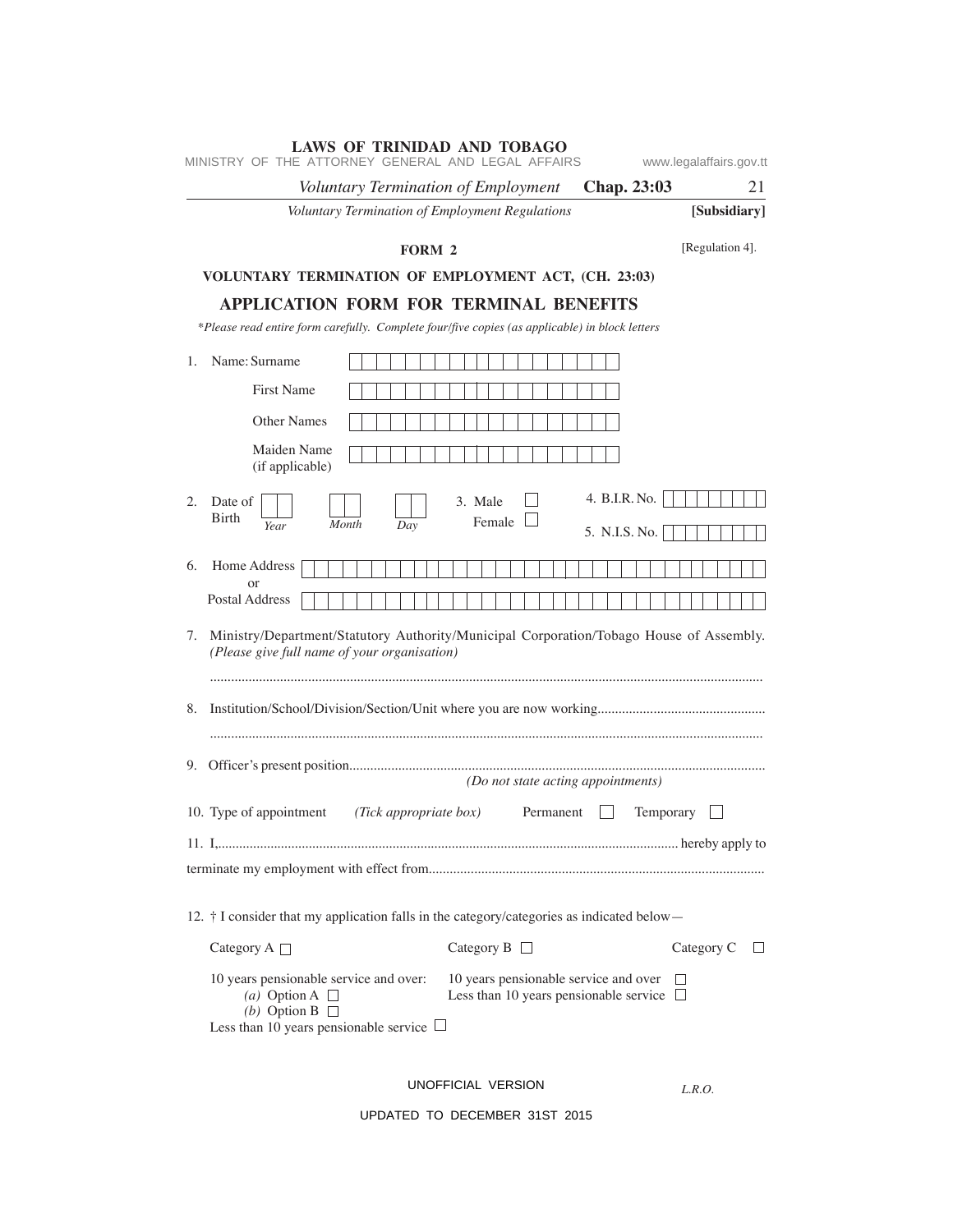|                                                                       | <b>LAWS OF TRINIDAD AND TOBAGO</b><br>MINISTRY OF THE ATTORNEY GENERAL AND LEGAL AFFAIRS                                                                                            | www.legalaffairs.gov.tt |
|-----------------------------------------------------------------------|-------------------------------------------------------------------------------------------------------------------------------------------------------------------------------------|-------------------------|
| 22<br><b>Chap. 23:03</b>                                              | <i>Voluntary Termination of Employment</i>                                                                                                                                          |                         |
| [Subsidiary]                                                          | Voluntary Termination of Employment Regulations                                                                                                                                     |                         |
|                                                                       | <b>FORM 2-Continued</b>                                                                                                                                                             |                         |
| the Minister of Finance.                                              | 13. I am making this application of my own free will and I am aware that it is subject to the approval of                                                                           |                         |
|                                                                       | 14. I recognise that this application cannot be withdrawn once it is approved.                                                                                                      |                         |
|                                                                       | 15. I acknowledge that upon receipt of benefits in accordance with the VTEP Act (Ch. 23:03), I am not<br>eligible for any benefits under any other Pension Law for the same period. |                         |
| Signed in the presence of                                             |                                                                                                                                                                                     | Month<br>Year<br>Day    |
|                                                                       |                                                                                                                                                                                     |                         |
| # Signature of Officer<br>Witnessing and accepting<br>the application | Print Name                                                                                                                                                                          | Post and Range          |
| <b>APPLICATION APPROVED</b><br>APPLICATION NOT APPROVED □             |                                                                                                                                                                                     |                         |
|                                                                       |                                                                                                                                                                                     |                         |
|                                                                       | PARTICULARS OF CATEGORIES AND OPTIONS                                                                                                                                               |                         |
| <b>CATEGORY A</b>                                                     |                                                                                                                                                                                     |                         |
|                                                                       | PERSONS 50 YEARS AND OVER HOLDING PENSIONABLE APPOINTMENTS                                                                                                                          |                         |
| Option A<br><b>Option B</b>                                           | 10 YEARS PENSIONABLE SERVICE AND OVER<br>Enhancement of service by adding 1 month for every 5 months.<br>Enhancement of gratuity by 10%.                                            |                         |
|                                                                       | LESS THAN 10 YEARS PENSIONABLE SERVICE<br>Gratuity of 5 times unreduced pension enhanced by 10%.                                                                                    |                         |

UNOFFICIAL VERSION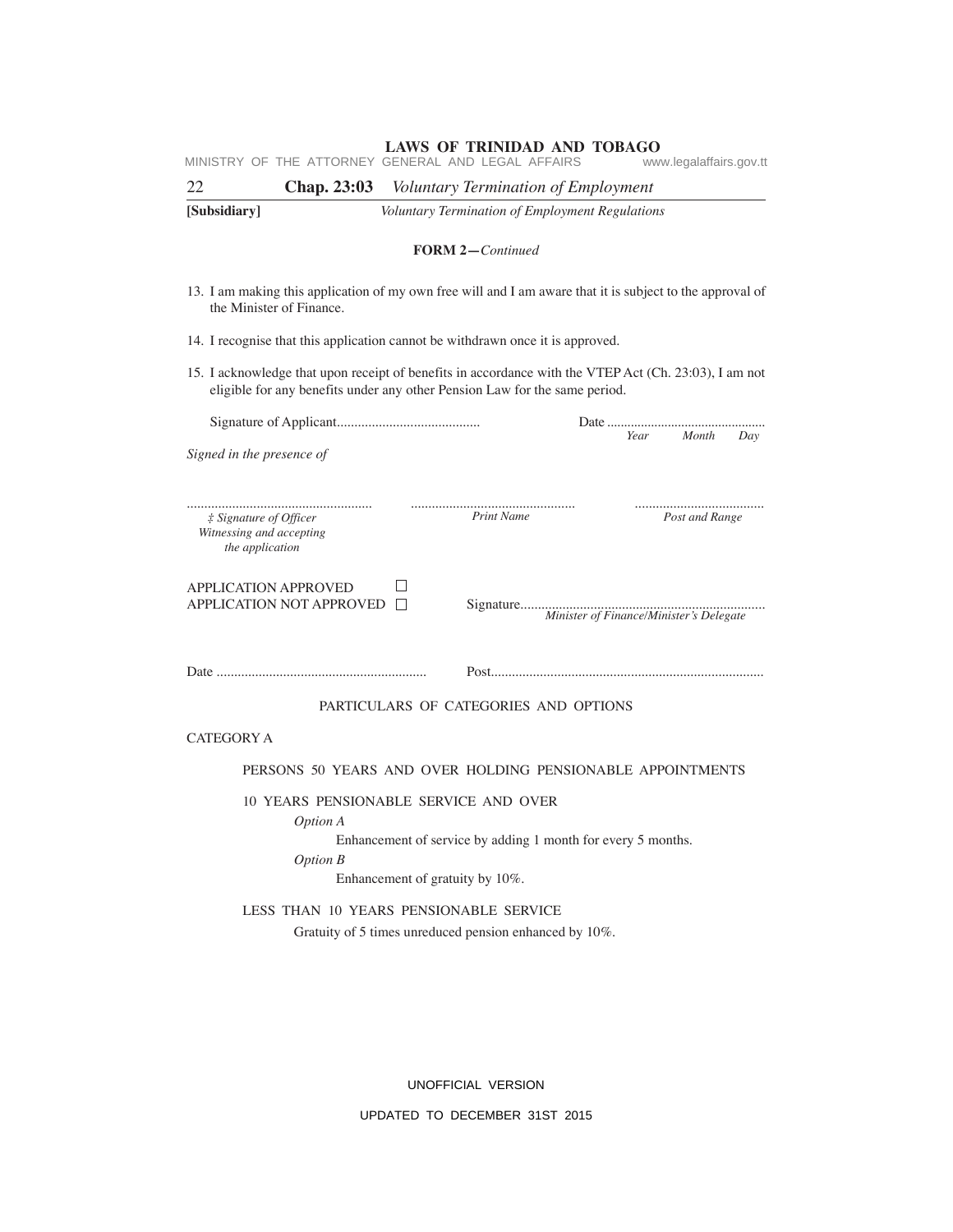*Voluntary Termination of Employment* **Chap. 23:03** 23 MINISTRY OF THE ATTORNEY GENERAL AND LEGAL AFFAIRS www.legalaffairs.gov.tt

*Voluntary Termination of Employment Regulations* **[Subsidiary]**

#### CATEGORY B

#### PENSIONS UNDER 50 YEARS HOLDING PENSIONABLE APPOINTMENTS

#### 10 YEARS PENSIONABLE SERVICE AND OVER

Immediate gratuity plus a deferred pension to be provided at age 55, benefits based on existing pension formulae.

#### LESS THAN 10 YEARS PENSIONABLE SERVICE

Lump sum payment equivalent to three-quarter month's salary for each year of service or proportionately for each month of service.

### CATEGORY C

# PERSONS HOLDING OR WHO HAVE HELD NON-PENSIONABLE APPOINTMENTS

A lump sum payment on the following basis:

1 completed year and less than 5 years of completed service. 1/2 month's pay for each such year of service

5 completed years of service and more,(i.e. having completed 60 months service and more)

in addition to the entitlement above, 3/4 month's pay applies to the entire 5th year of service (i.e.,from the 49th month) and each succeeding completed year of service.

*Distribution of Form 2 by VTEP Office:*

1 copy for the applicant;

- 1 copy for the appropriate Service Commission, where applicable;
- 1 copy for the employing organisation;
- 1 copy for the Pensions Division, Ministry of Finance;
- 1 copy for the VTEP Office.

UNOFFICIAL VERSION

*L.R.O.*

<sup>\*</sup> Four copies only are required where no Service Commission has responsibility for appointments.

<sup>†</sup> *See* "Particulars of Categories and Options" overleaf.

<sup>‡</sup> The Officer witnessing and accepting the application is to be the applicant's supervisor or Head of Division and substantively in Salary Range 46 or above.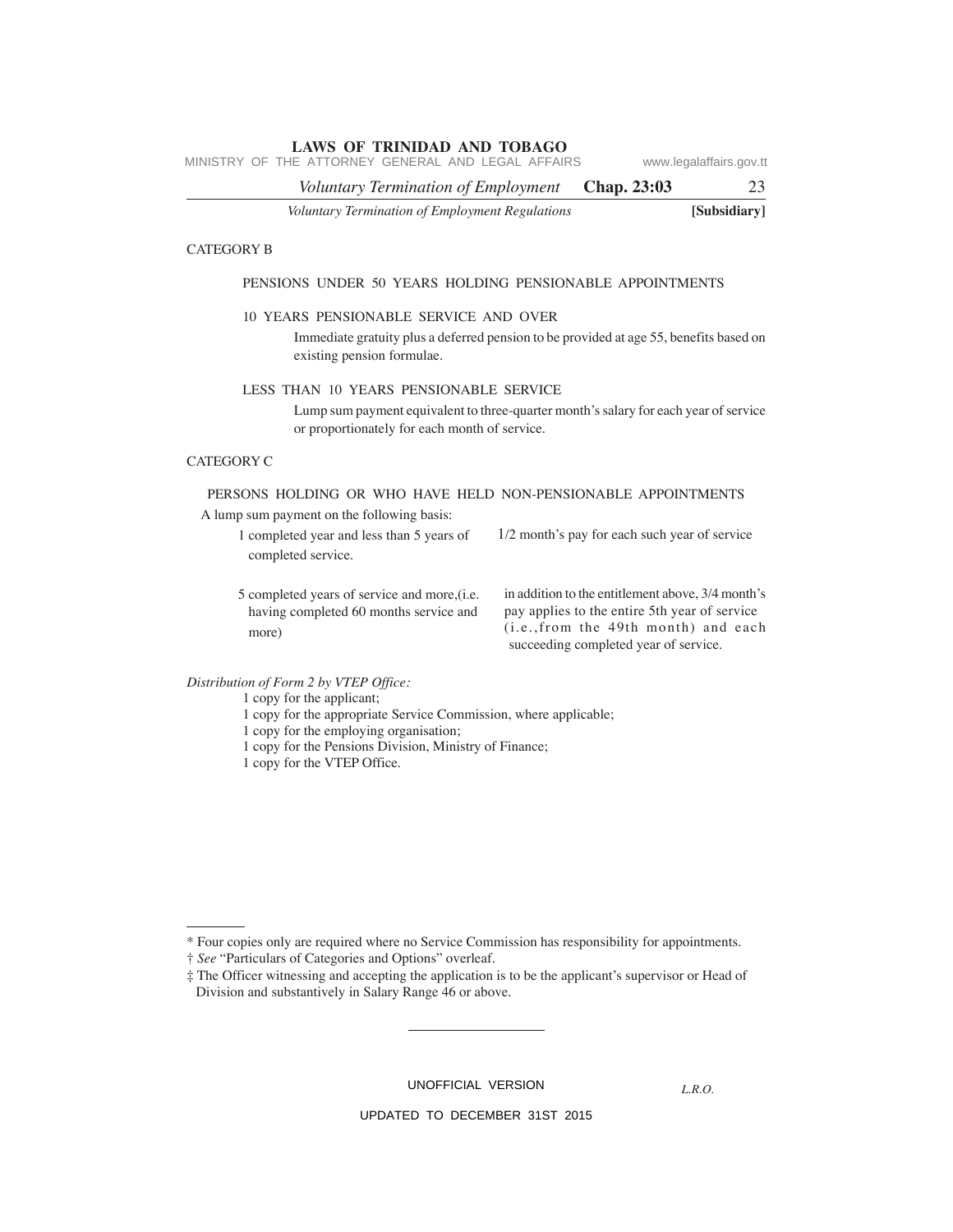|                          |                           | LAWS OF TRINIDAD AND TOBAGO<br>MINISTRY OF THE ATTORNEY GENERAL AND LEGAL AFFAIRS                                            | www.legalaffairs.gov.tt  |
|--------------------------|---------------------------|------------------------------------------------------------------------------------------------------------------------------|--------------------------|
| 24                       |                           | Chap. 23:03 Voluntary Termination of Employment                                                                              |                          |
| [Subsidiary]             |                           | Voluntary Termination of Employment Regulations                                                                              |                          |
| [Regulation<br>$6(2)$ ]. |                           | FORM 3<br>VOLUNTARY TERMINATION OF EMPLOYMENT ACT, (CH. 23:03)<br>DIVISIONAL RECOMMENDATION FORM<br>For internal use only    |                          |
|                          |                           | <b>COMMENTS AND RECOMMENDATIONS OF IMMEDIATE</b><br><b>SUPERVISOR/HEAD OF SECTION</b>                                        |                          |
|                          |                           |                                                                                                                              |                          |
|                          |                           | who holds the present position of $(Do not include acting\ appointments)$                                                    |                          |
|                          |                           |                                                                                                                              |                          |
| Tick as appropriate      |                           |                                                                                                                              |                          |
|                          | APPROVAL RECOMMENDED      |                                                                                                                              | APPROVAL NOT RECOMMENDED |
| Remarks-<br>duties:      |                           | Where application is recommended, indicate arrangements for the performance of applicant's                                   |                          |
|                          |                           |                                                                                                                              |                          |
|                          |                           |                                                                                                                              |                          |
|                          |                           |                                                                                                                              |                          |
|                          |                           | Where application is not recommended, state reasons:                                                                         |                          |
|                          |                           |                                                                                                                              |                          |
|                          |                           |                                                                                                                              |                          |
|                          |                           |                                                                                                                              |                          |
|                          |                           |                                                                                                                              |                          |
|                          |                           | Where deferral of the termination date should be proposed, suggest a date when the officer's application can be recommended: |                          |
|                          | PROPOSED TERMINATION DATE | Month<br>Year                                                                                                                | Day                      |
|                          |                           |                                                                                                                              |                          |
|                          |                           |                                                                                                                              |                          |
|                          |                           | UNOFFICIAL VERSION                                                                                                           |                          |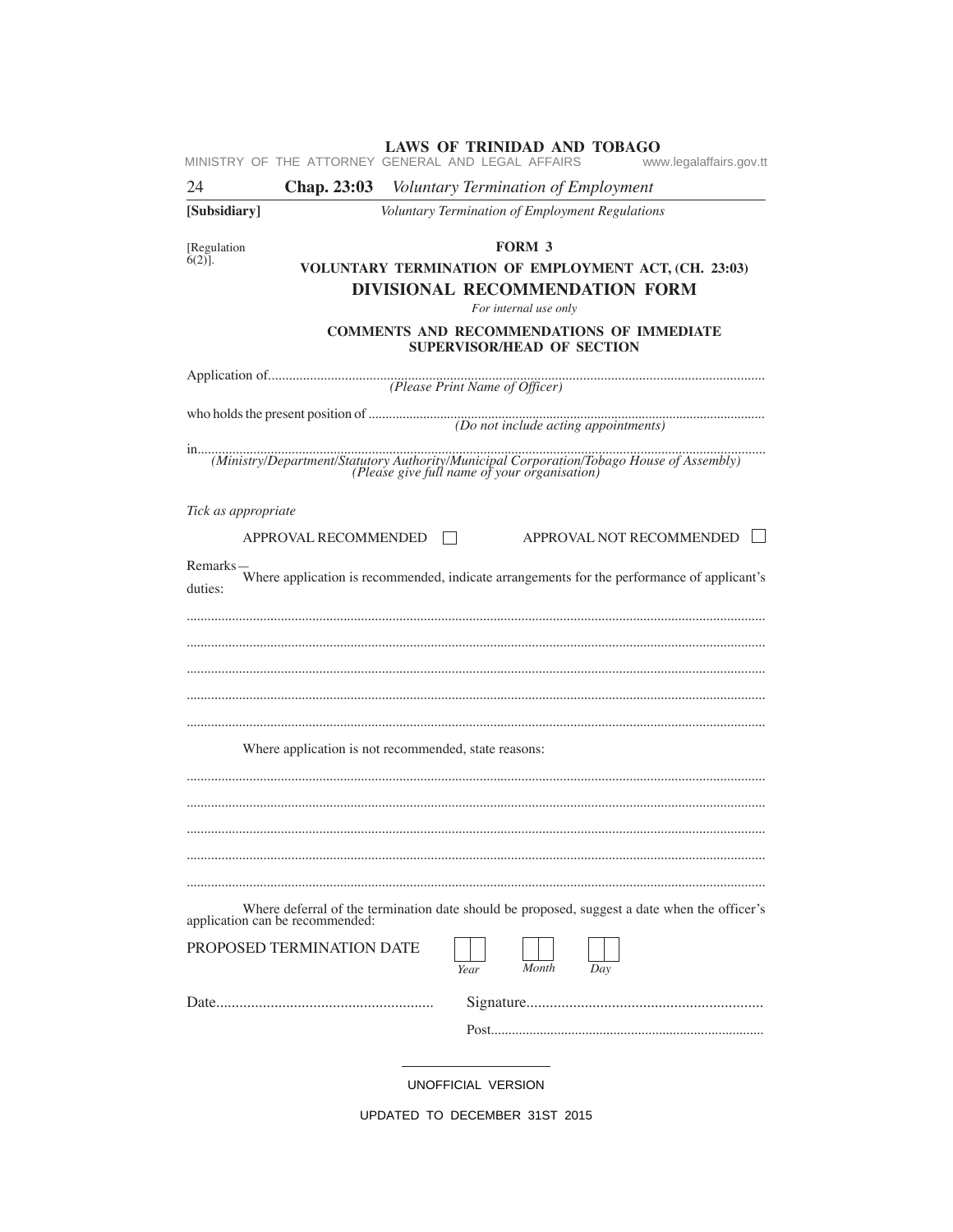| <b>LAWS OF TRINIDAD AND TOBAGO</b><br>MINISTRY OF THE ATTORNEY GENERAL AND LEGAL AFFAIRS                                                                                               | www.legalaffairs.gov.tt     |
|----------------------------------------------------------------------------------------------------------------------------------------------------------------------------------------|-----------------------------|
| Voluntary Termination of Employment<br>Chap. 23:03                                                                                                                                     | 25                          |
| Voluntary Termination of Employment Regulations                                                                                                                                        | [Subsidiary]                |
| <b>FORM 4</b><br>VOLUNTARY TERMINATION OF EMPLOYMENT ACT, (CH. 23:03)<br>ORGANISATIONAL ADVISORY FORM<br>For submission to the VTEP Office                                             | [Regulation<br>$7(2)(a)$ ]. |
| <b>COMMENTS AND RECOMMENDATIONS OF PERMANENT</b><br>SECRETARY/HEAD OF DEPARTMENT/HEAD OF STATUTORY<br><b>AUTHORITY</b>                                                                 |                             |
|                                                                                                                                                                                        |                             |
| who holds the present position of $(Do not include acting\ a population)$                                                                                                              |                             |
| in<br>(Ministry/Department/Statutory Authority/Municipal Corporation/Tobago House of Assembly)<br>(Please give full name of your organisation)                                         |                             |
| Tick as appropriate<br>APPROVAL NOT RECOMMENDED<br>APPROVAL RECOMMENDED<br>Remarks-<br>Where approval is recommended, indicate arrangements for the performance of applicant's duties: |                             |
| Where approval is not recommended, state reasons:                                                                                                                                      |                             |
| Where deferral of the termination date should be proposed, suggest a date when the officer's<br>application can be recommended:<br>PROPOSED TERMINATION DATE<br>Month<br>Day<br>Year   |                             |
|                                                                                                                                                                                        |                             |
|                                                                                                                                                                                        |                             |
| UNOFFICIAL VERSION                                                                                                                                                                     | L.R.O.                      |
| UPDATED TO DECEMBER 31ST 2015                                                                                                                                                          |                             |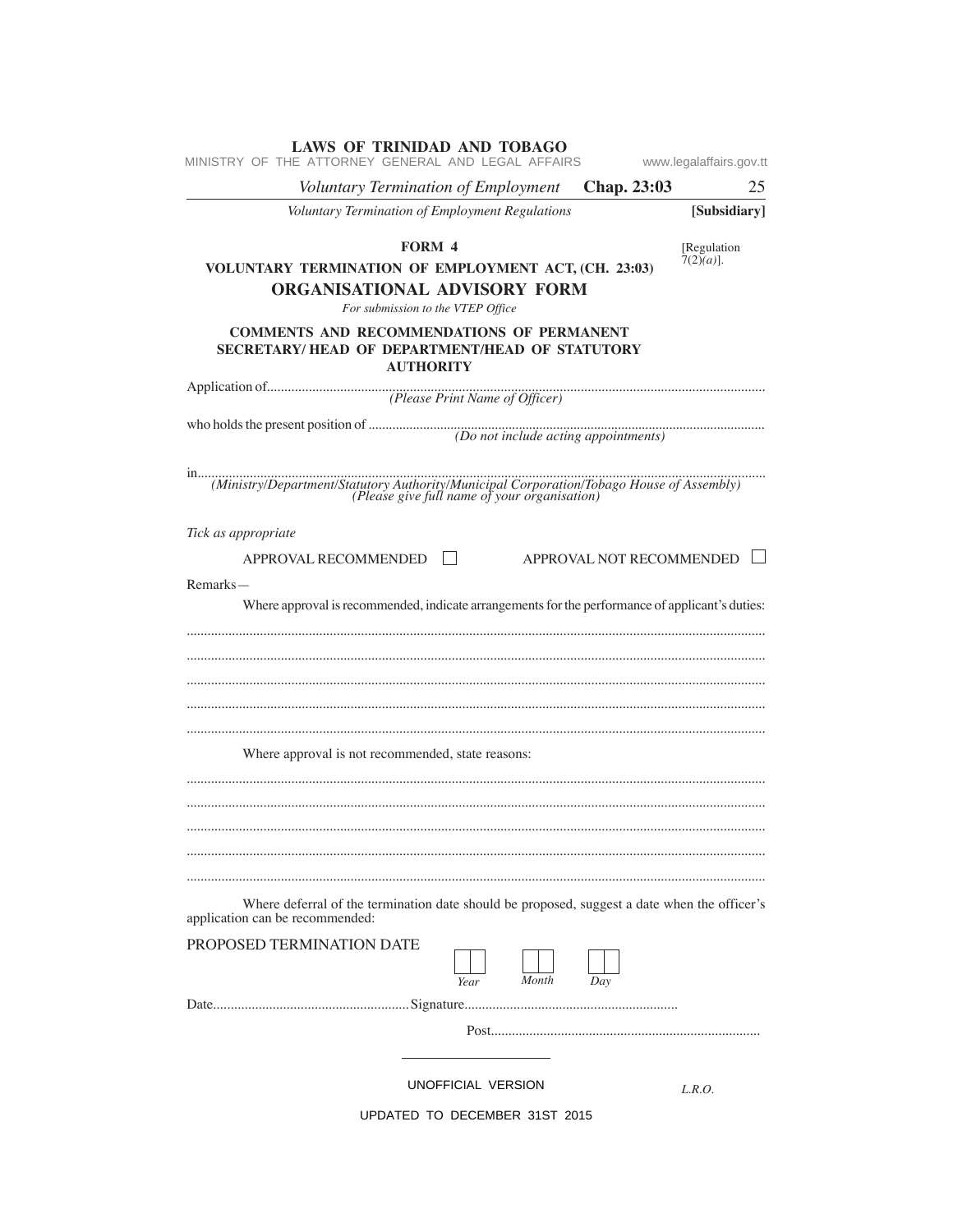|                             | MINISTRY OF THE ATTORNEY GENERAL AND LEGAL AFFAIRS     |                 | <b>LAWS OF TRINIDAD AND TOBAGO</b>                                                                |                  |                                                                  |   |                         |                     | www.legalaffairs.gov.tt        |
|-----------------------------|--------------------------------------------------------|-----------------|---------------------------------------------------------------------------------------------------|------------------|------------------------------------------------------------------|---|-------------------------|---------------------|--------------------------------|
| 26                          | <b>Chap. 23:03</b> Voluntary Termination of Employment |                 |                                                                                                   |                  |                                                                  |   |                         |                     |                                |
| [Subsidiary]                |                                                        |                 | Voluntary Termination of Employment Regulations                                                   |                  |                                                                  |   |                         |                     |                                |
| [Regulation<br>$7(2)(b)$ ]. |                                                        |                 | VOLUNTARY TERMINATION OF EMPLOYMENT ACT, (CH. 23:03)<br><b>CERTIFIED PENSION AND LEAVE RECORD</b> |                  | <b>FORM 5</b><br>(See Instructions Overleaf)<br>PERSONAL DETAILS |   |                         |                     |                                |
| SECTION A*                  |                                                        |                 |                                                                                                   |                  |                                                                  |   |                         |                     |                                |
|                             | (Surname)                                              |                 |                                                                                                   | (First Name)     |                                                                  |   |                         | [ $Other Name(s)$ ] |                                |
|                             |                                                        |                 |                                                                                                   |                  |                                                                  |   |                         |                     |                                |
|                             |                                                        |                 |                                                                                                   |                  |                                                                  |   |                         |                     |                                |
|                             |                                                        |                 |                                                                                                   |                  |                                                                  |   |                         |                     |                                |
|                             |                                                        |                 |                                                                                                   |                  |                                                                  |   |                         |                     |                                |
|                             |                                                        |                 |                                                                                                   |                  |                                                                  |   |                         |                     | 8. Date of Present Appointment |
| <b>SECTION B*</b>           |                                                        |                 | DETAILS OF SERVICE, SALARY AND ALLOWANCES                                                         |                  |                                                                  |   |                         |                     |                                |
|                             |                                                        |                 | Date                                                                                              | Date of          |                                                                  |   | <b>Monthly Earnings</b> |                     |                                |
| Year†                       | Post                                                   | Salary<br>Range | of<br>Commence-                                                                                   | Termi-<br>nation | Sub. Salary                                                      |   | Acting Allow.‡          |                     | Remarks                        |
|                             |                                                        |                 | ment                                                                                              |                  | $\mathcal{S}$                                                    | ¢ | \$                      | ¢                   |                                |
|                             |                                                        |                 |                                                                                                   |                  |                                                                  |   |                         |                     |                                |
|                             |                                                        |                 |                                                                                                   |                  |                                                                  |   |                         |                     |                                |
|                             |                                                        |                 |                                                                                                   |                  |                                                                  |   |                         |                     |                                |
|                             |                                                        |                 |                                                                                                   |                  |                                                                  |   |                         |                     |                                |
|                             |                                                        |                 |                                                                                                   |                  |                                                                  |   |                         |                     |                                |
|                             |                                                        |                 |                                                                                                   |                  |                                                                  |   |                         |                     |                                |
|                             |                                                        |                 |                                                                                                   |                  |                                                                  |   |                         |                     |                                |
|                             |                                                        |                 |                                                                                                   |                  |                                                                  |   |                         |                     |                                |
|                             |                                                        |                 |                                                                                                   |                  |                                                                  |   |                         |                     |                                |
|                             |                                                        |                 |                                                                                                   |                  |                                                                  |   |                         |                     |                                |
|                             |                                                        |                 |                                                                                                   |                  |                                                                  |   |                         |                     |                                |
|                             |                                                        |                 |                                                                                                   |                  |                                                                  |   |                         |                     |                                |
|                             |                                                        |                 |                                                                                                   |                  |                                                                  |   |                         |                     |                                |

† Information in respect of each calendar year showing separately any incremental changes or movements resulting

from promotions etc. (inclusive of dates) must be inserted wherever these occur. ‡ Only continuous periods of acting which affect incremental dates are to be shown.

UNOFFICIAL VERSION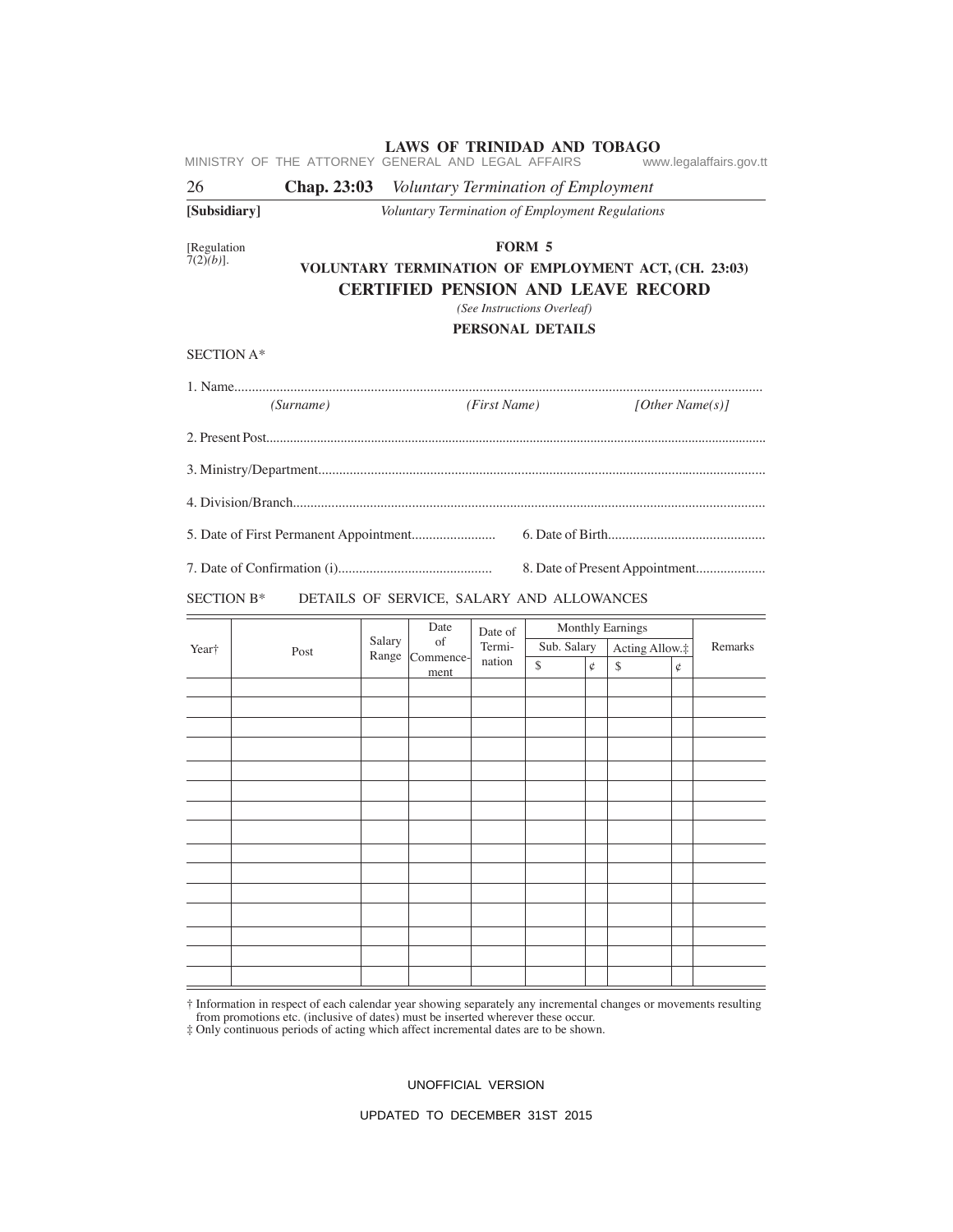*Voluntary Termination of Employment* **Chap. 23:03** 27 MINISTRY OF THE ATTORNEY GENERAL AND LEGAL AFFAIRS www.legalaffairs.gov.tt

*Voluntary Termination of Employment Regulations* **[Subsidiary]**

#### SECTION C\*

#### DETAILS OF LEAVE

| 1. Half Pay |           |               |      | Period of Absence |    |      |  |
|-------------|-----------|---------------|------|-------------------|----|------|--|
|             | or No Pay | Type of Leave | Year | From              | To | Days |  |
|             |           |               |      |                   |    |      |  |
|             |           |               |      |                   |    |      |  |
|             |           |               |      |                   |    |      |  |
|             |           |               |      |                   |    |      |  |

\* All information at Section A, B and C must be furnished at all times. Where data does not apply to the employee the words not applicable (N/A) or Nil must be inserted.

SECTION D (ii)

# **CERTIFICATE**

| I hereby certify that the foregoing information is correct. |                                        |
|-------------------------------------------------------------|----------------------------------------|
|                                                             |                                        |
|                                                             | Permanent Secretary/Head of Department |

(i) State whether the appropriate condition was fulfilled and provide supporting evidence.

(ii) The particulars of service and salary must be completed, checked, audited and certified by appropriate authorised officers.

*INSTRUCTIONS:*

#### PLEASE READ CAREFULLY BEFORE COMPLETING FORM

- 1. The purposes of this form are:
	- (i) to record in date sequence the details of salary and pensionable allowances drawn by a salaried officer serving in different Ministries and Departments during his or her career in the Government Service; and
	- (ii) to record all details of no pay or half pay leave which an officer has taken,

so that pension could be computed and approved for payment as quickly as possible after termination of service.

## UNOFFICIAL VERSION

*L.R.O.*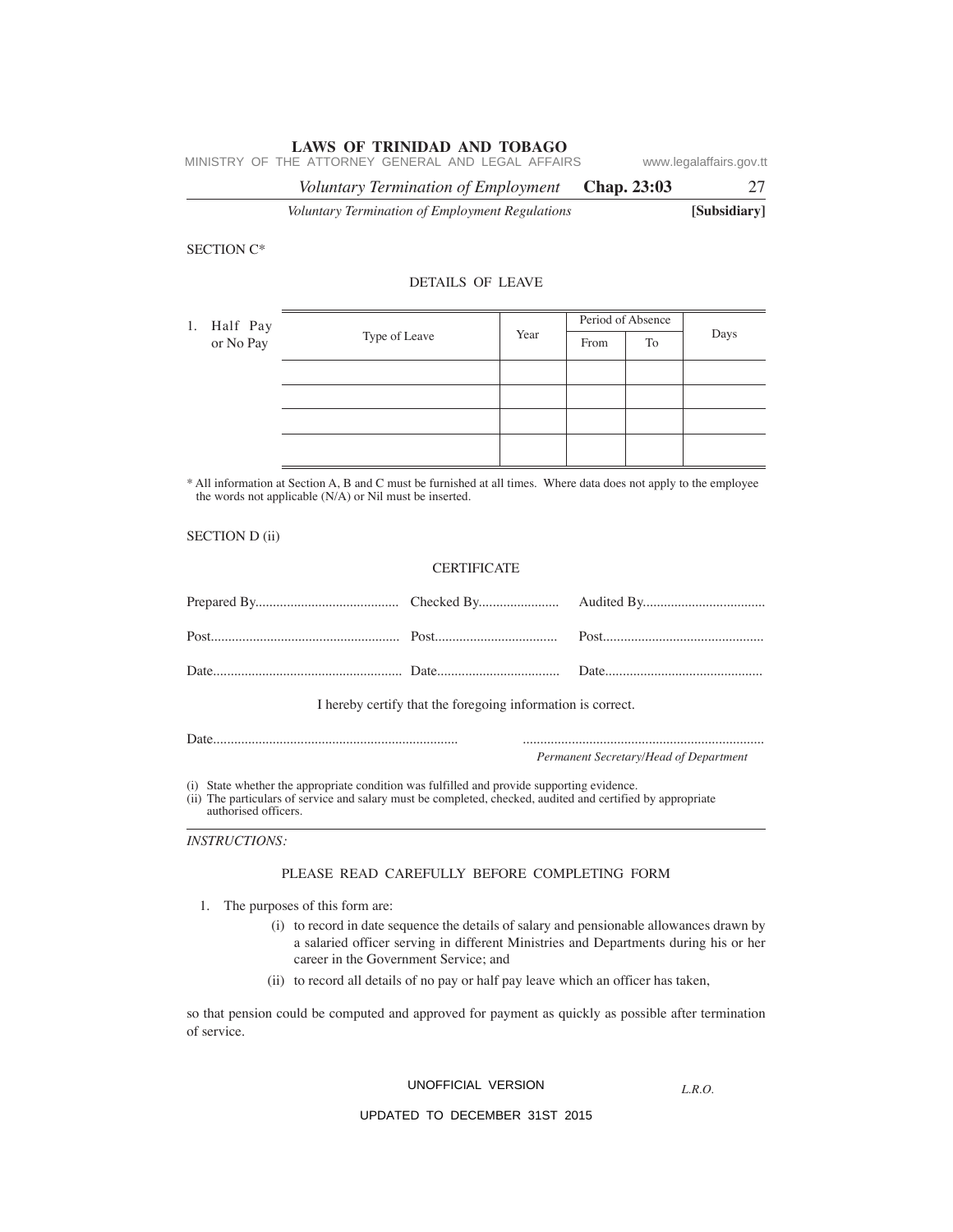**LAWS OF TRINIDAD AND TOBAGO**<br>GENERAL AND LEGAL AFFAIRS www.legalaffairs.gov.tt MINISTRY OF THE ATTORNEY GENERAL AND LEGAL AFFAIRS

| 28           | Voluntary Termination of Employment<br><b>Chap. 23:03</b>                                                                                                                                  |
|--------------|--------------------------------------------------------------------------------------------------------------------------------------------------------------------------------------------|
| [Subsidiary] | Voluntary Termination of Employment Regulations                                                                                                                                            |
|              | <b>FORM 5-Continued</b>                                                                                                                                                                    |
|              | Entries on the form should as far as possible be typewritten or clearly and legibly<br>2.<br>handwritten. Block capitals should be used for the completion of lines 1–4 of<br>Section "A". |

- 3. The details in Sections A, B and C MUST be verified by the Officer-in-Charge, Internal Audit and the Personnel Officer respectively of the Ministry or Department and the form then signed by the Permanent Secretary or Head of Department or the officer so authorised to sign these forms.
- 4. This form should be prepared in duplicate by the Personnel Branch in consultation with the Accounts Branch of the Ministry or Department in which the officer is employed and should be seen by the officer.
- 5. It is of the utmost importance that information relating to the officer's option to receive either: *(a)* an unreduced pension, or *(b)* a reduced pension and gratuity is enclosed with the final form for fowarding to the Comptroller of Accounts.

UNOFFICIAL VERSION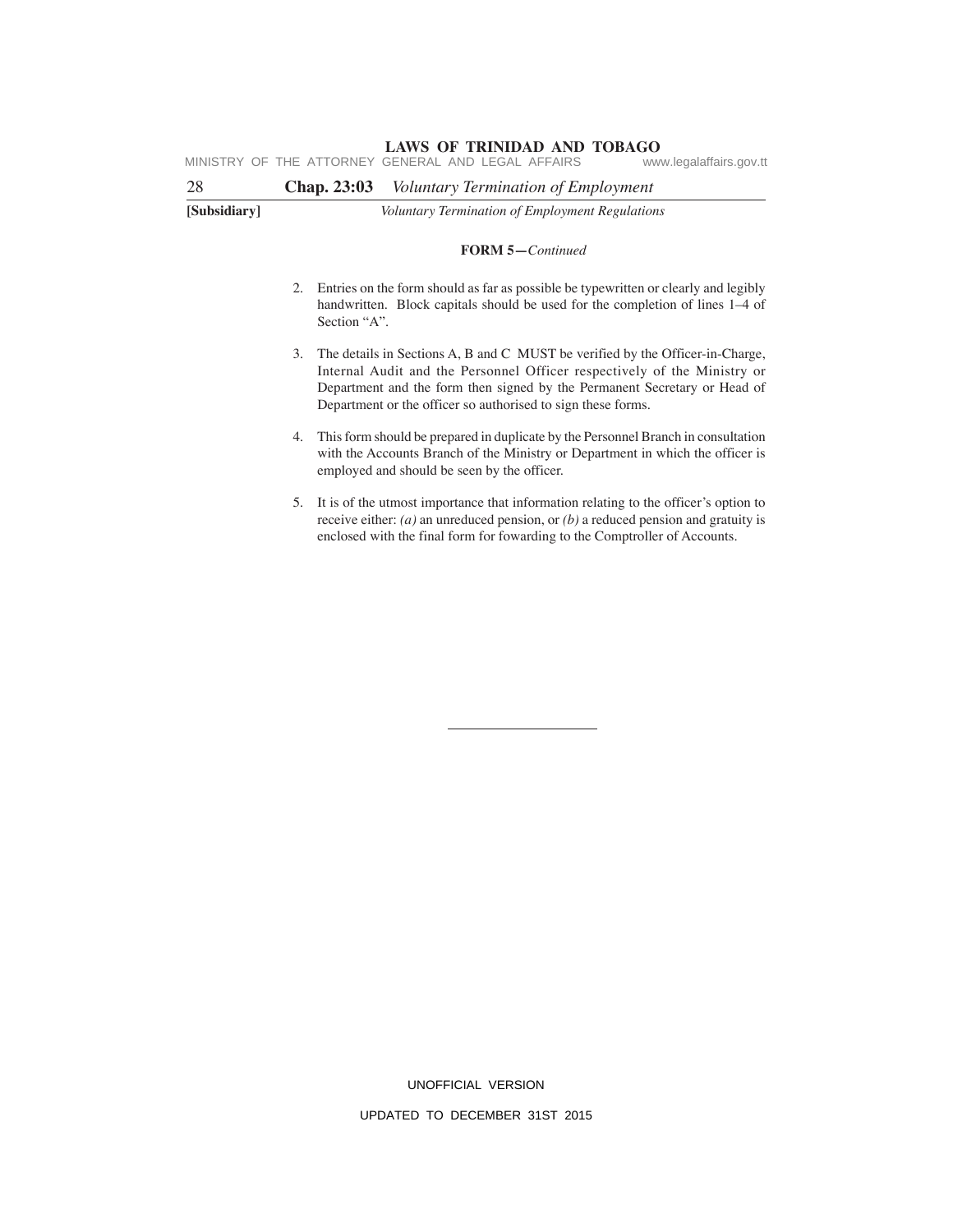| MINISTRY OF THE ATTORNEY GENERAL AND LEGAL AFFAIRS   | LAWS OF TRINIDAD AND TOBAGO                     | www.legalaffairs.gov.tt    |
|------------------------------------------------------|-------------------------------------------------|----------------------------|
|                                                      | Voluntary Termination of Employment Chap. 23:03 | 29                         |
|                                                      | Voluntary Termination of Employment Regulations | [Subsidiary]               |
| VOLUNTARY TERMINATION OF EMPLOYMENT ACT, (CH. 23:03) | FORM 6                                          | Regulation<br>$7(2)(c)$ ]. |
| RECORD OF ACTING, TEMPORARY OR DAILY PAID            | <b>SERVICE</b>                                  |                            |
|                                                      | (See Instructions Overleaf)                     |                            |
| <b>SECTION</b> A(i)                                  | PERSONAL DETAILS                                |                            |
|                                                      | (Surname) (First Name)                          | [Other Name(s)]            |
|                                                      |                                                 |                            |
|                                                      |                                                 |                            |
|                                                      |                                                 |                            |
|                                                      |                                                 |                            |
| Section $B(i)$                                       |                                                 |                            |

### I. DETAILS OF ACTING OR TEMPORARY SERVICE BEFORE PERMANENT APPOINTMENT

| Department | Post | Salary | Salary | Service* | Duration of Acting<br>Appointment |    | Vote from which<br>Salary paid |          |
|------------|------|--------|--------|----------|-----------------------------------|----|--------------------------------|----------|
|            |      | Range  |        |          | From                              | To | Head                           | Sub-Head |
|            |      |        |        |          |                                   |    |                                |          |
|            |      |        |        |          |                                   |    |                                |          |
|            |      |        |        |          |                                   |    |                                |          |
|            |      |        |        |          |                                   |    |                                |          |
|            |      |        |        |          |                                   |    |                                |          |
|            |      |        |        |          |                                   |    |                                |          |
|            |      |        |        |          |                                   |    |                                |          |
|            |      |        |        |          |                                   |    |                                |          |
|            |      |        |        |          |                                   |    |                                |          |
|            |      |        |        |          |                                   |    |                                |          |
|            |      |        |        |          |                                   |    |                                |          |
|            |      |        |        |          |                                   |    |                                |          |
|            |      |        |        |          |                                   |    |                                |          |
|            |      |        |        |          |                                   |    |                                |          |
|            |      |        |        |          |                                   |    |                                |          |

\* State whether service was in Vacant or Temporary post or as Leave Relief.

## UNOFFICIAL VERSION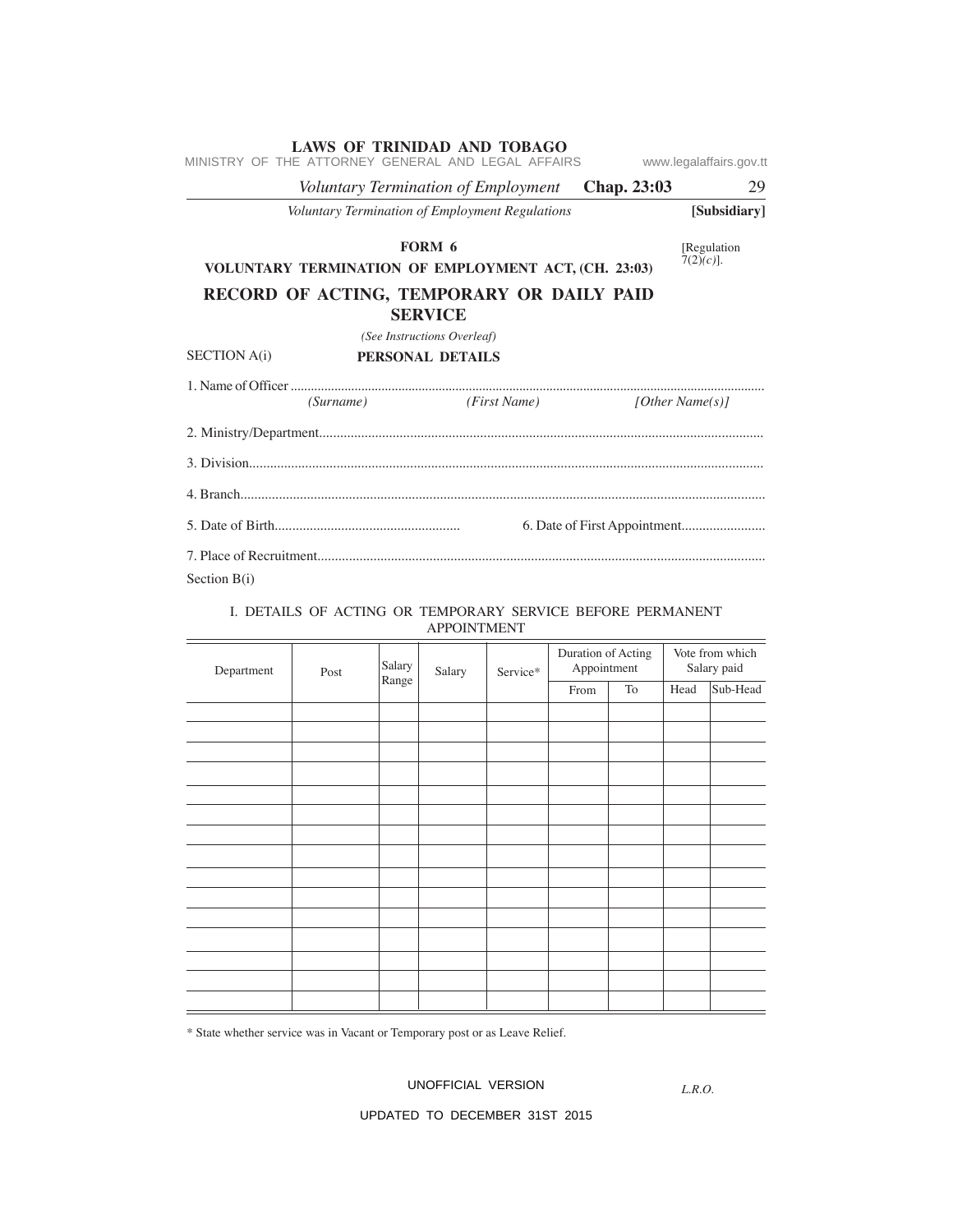MINISTRY OF THE ATTORNEY GENERAL AND LEGAL AFFAIRS www.legalaffairs.gov.tt

30 **Chap. 23:03** *Voluntary Termination of Employment*

**[Subsidiary]** *Voluntary Termination of Employment Regulations*

# **FORM 6—***Continued*

#### II. DAILY PAID SERVICE BEFORE PERMANENT APPOINTMENT

| Department | Office | Service |                             |                     |       | Vote from which<br>Salary paid |          |
|------------|--------|---------|-----------------------------|---------------------|-------|--------------------------------|----------|
|            |        | Year    | Number of<br>days<br>worked | Effective<br>years† | Wages | Head                           | Sub-Head |
|            |        |         |                             |                     |       |                                |          |
|            |        |         |                             |                     |       |                                |          |
|            |        |         |                             |                     |       |                                |          |
|            |        |         |                             |                     |       |                                |          |
|            |        |         |                             |                     |       |                                |          |
|            |        |         |                             |                     |       |                                |          |
|            |        |         |                             |                     |       |                                |          |
|            |        |         |                             |                     |       |                                |          |
|            |        |         |                             |                     |       |                                |          |
|            |        |         |                             |                     |       |                                |          |
|            |        |         |                             |                     |       |                                |          |
|            |        |         |                             |                     |       |                                |          |
|            |        |         |                             |                     |       |                                |          |
|            |        |         |                             |                     |       |                                |          |
|            |        |         |                             |                     |       |                                |          |

† Note—Please state the first working day in the first effective year of the officer's daily paid service.

Section C (i)

#### DETAILS OF LEAVE TAKEN (SPECIFY)

| C(i) | From | To | Days | Nature of Leave |
|------|------|----|------|-----------------|
|      |      |    |      |                 |
|      |      |    |      |                 |
|      |      |    |      |                 |
|      |      |    |      |                 |
|      |      |    |      |                 |
|      |      |    |      |                 |
|      |      |    |      |                 |

UNOFFICIAL VERSION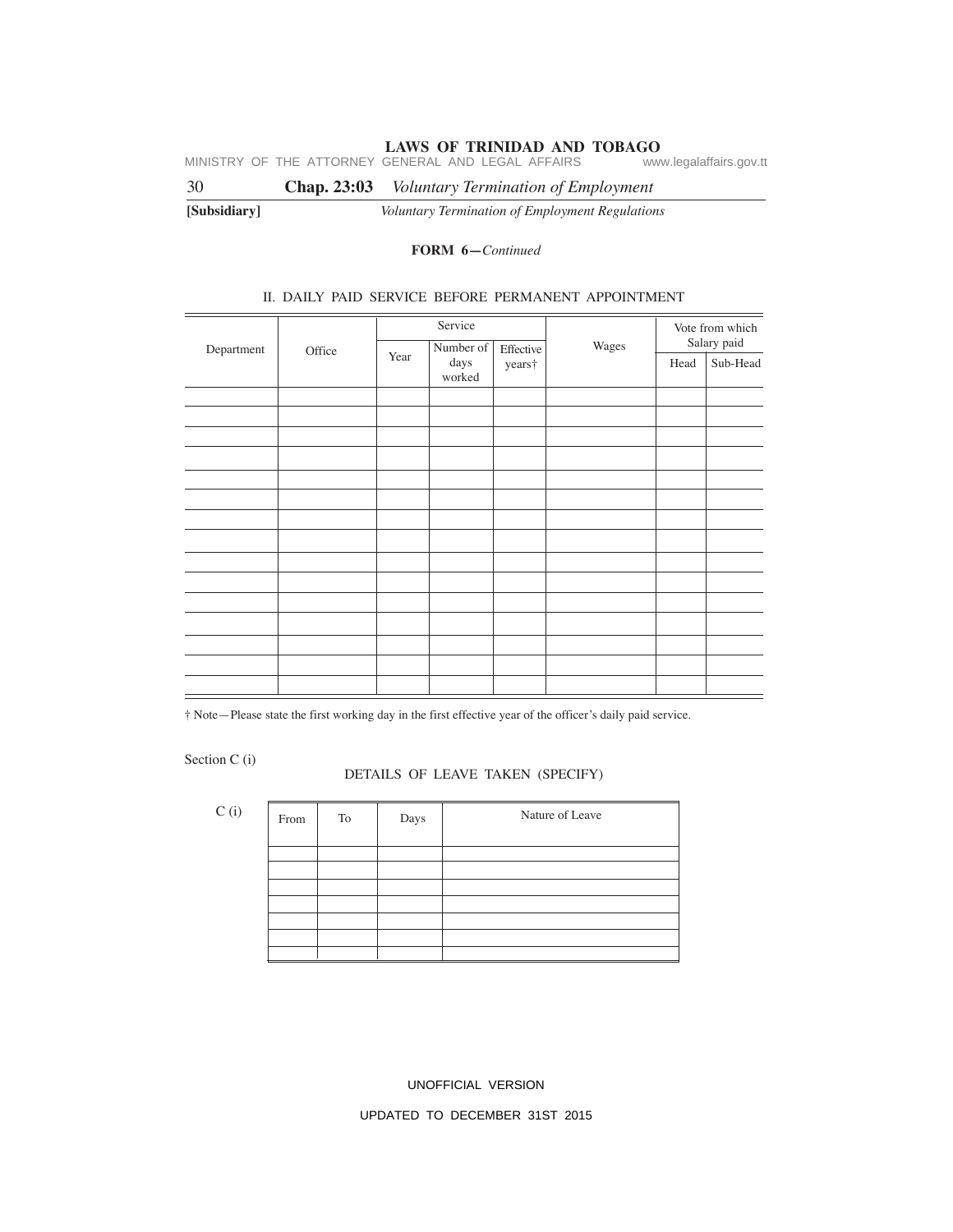|                       | Voluntary Termination of Employment                                                                                                                                                                                                                                                                                                                                                                                   | Chap. 23:03                            | 31           |
|-----------------------|-----------------------------------------------------------------------------------------------------------------------------------------------------------------------------------------------------------------------------------------------------------------------------------------------------------------------------------------------------------------------------------------------------------------------|----------------------------------------|--------------|
|                       | Voluntary Termination of Employment Regulations                                                                                                                                                                                                                                                                                                                                                                       |                                        | [Subsidiary] |
|                       | LEAVE ELIGIBILITY (SPECIFY)                                                                                                                                                                                                                                                                                                                                                                                           |                                        |              |
| C(ii)                 | Nature of Leave                                                                                                                                                                                                                                                                                                                                                                                                       | Leave Due                              |              |
|                       |                                                                                                                                                                                                                                                                                                                                                                                                                       |                                        |              |
|                       |                                                                                                                                                                                                                                                                                                                                                                                                                       |                                        |              |
| <b>SECTION D (ii)</b> |                                                                                                                                                                                                                                                                                                                                                                                                                       |                                        |              |
|                       | <b>CERTIFICATE</b>                                                                                                                                                                                                                                                                                                                                                                                                    |                                        |              |
|                       |                                                                                                                                                                                                                                                                                                                                                                                                                       |                                        |              |
|                       |                                                                                                                                                                                                                                                                                                                                                                                                                       |                                        |              |
|                       |                                                                                                                                                                                                                                                                                                                                                                                                                       |                                        |              |
|                       | I hereby certify that the foregoing information is correct.                                                                                                                                                                                                                                                                                                                                                           |                                        |              |
|                       |                                                                                                                                                                                                                                                                                                                                                                                                                       | Permanent Secretary/Head of Department |              |
|                       | (i) All information at sections A, B and C must be furnished at all times. Where data does not apply to the employee,<br>the words "not applicable" (N/A) or "nil" must be inserted.<br>and the second contract of the second contract of the second contract of the second contract of the second contract of the second contract of the second contract of the second contract of the second contract of the second |                                        |              |

(ii) The particulars must be completed, checked, audited and certified by appropriate authorised officers.

*INSTRUCTIONS:*

#### PLEASE READ CAREFULLY BEFORE COMPLETING FORM

- 1. The purposes of this form are:
	- (i) to record in date sequence the details of all acting, temporary and daily-paid service before the appointment of an officer to a permanent monthly paid post.
	- (ii) to record all details of leave for which the officer at (i) above is eligible or has taken.
- 2. This form should be prepared in duplicate by the Personnel Branch in consultation with the Accounts Branch of the Ministry or Department in which the officer is employed and should be seen by the officer.
- 3. Entries on the form should as far as possible be typewritten or clearly and legibly handwritten. Capitals should be used for completing the form at lines 1–4 of Section "A".
- 4. The details in Section A, B and C must be verified by the duly authorised and specified personnel of the Ministry or Department and then signed by the Permanent Secretary or Head of Department or the officer so authorised to sign these forms.

UNOFFICIAL VERSION

*L.R.O.*